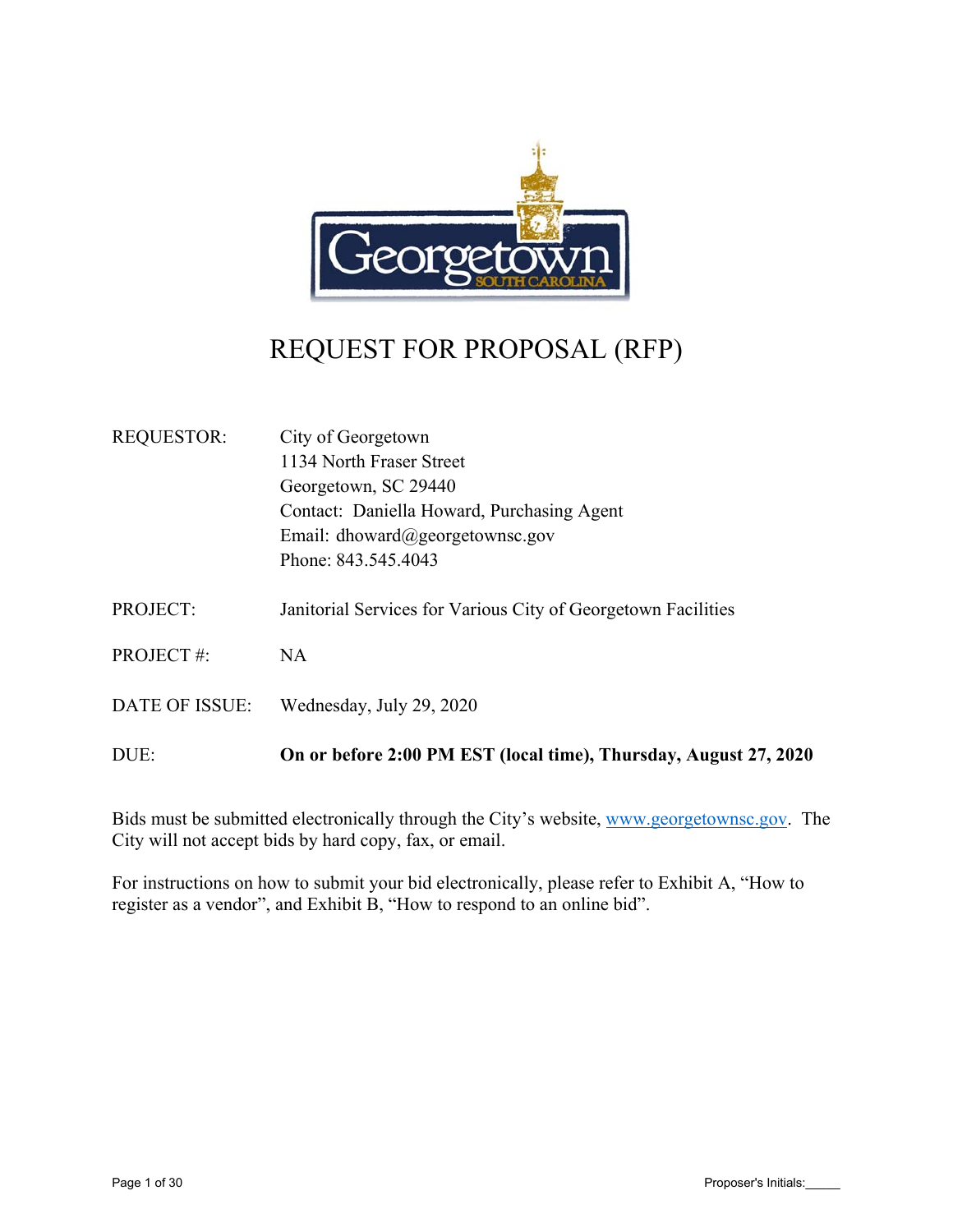## TABLE OF CONTENTS

| Topic                                                                                                                                                                                                                          | Page |
|--------------------------------------------------------------------------------------------------------------------------------------------------------------------------------------------------------------------------------|------|
| COVID-19 Important Notice to Bidders [11] [12] [2015] [2015] [2016] [2016] [2016] [2016] [2016] [2016] [2016] [                                                                                                                |      |
|                                                                                                                                                                                                                                |      |
|                                                                                                                                                                                                                                |      |
|                                                                                                                                                                                                                                |      |
|                                                                                                                                                                                                                                |      |
|                                                                                                                                                                                                                                |      |
|                                                                                                                                                                                                                                |      |
|                                                                                                                                                                                                                                |      |
|                                                                                                                                                                                                                                |      |
|                                                                                                                                                                                                                                |      |
| Mandatory Local Vendor Submittal Form [18] Mandatory Local Vendor Submittal Form [18] Mandatory Local Vendor Submittal Form [19] Management of the US of the US of the US of the US of the US of the US of the US of the US of |      |
|                                                                                                                                                                                                                                |      |
|                                                                                                                                                                                                                                |      |
|                                                                                                                                                                                                                                | 25   |
|                                                                                                                                                                                                                                |      |
|                                                                                                                                                                                                                                |      |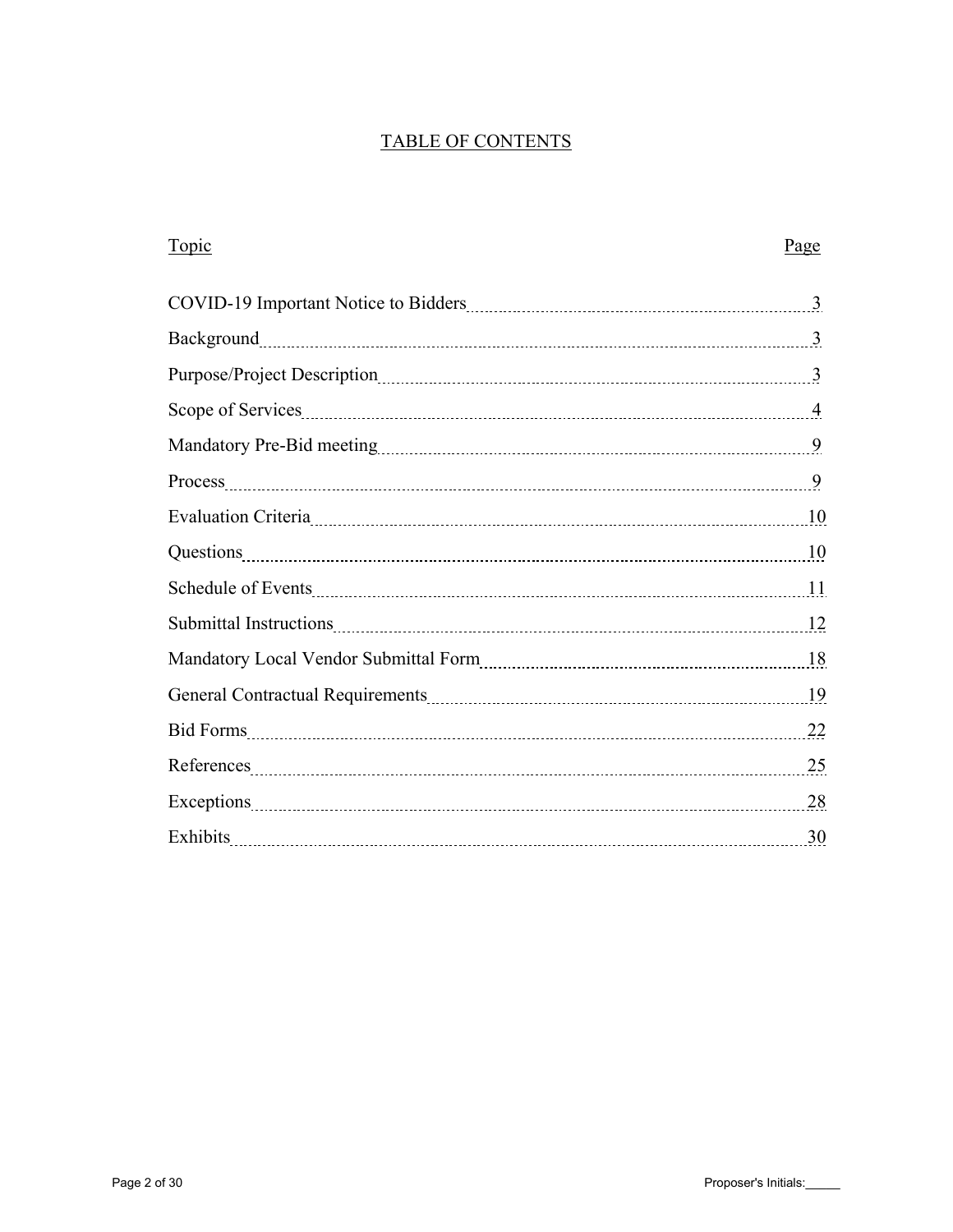## **COVID‐19 Coronavirus Important Notice to Bidders**

Pursuant to Governor Henry McMaster's declaration of a State of Emergency on Friday, March 13, 2020, City of Georgetown offices are closed to the public.

Until further notice, all bids **MUST BE** submitted electronically through the City of Georgetown's website, www.georgetownsc.gov, under "Bids". As always, bids received after the due date and time will not be considered for any reason.

The City **WILL NOT** accept bids by:

Hard copy Fax Email

Your bid must be submitted electronically to ensure it remains sealed until the scheduled bid opening date and time.

Due to the office closure to the public, bid openings will be streamed live via the City's public Facebook page, https://www.facebook.com/cityofgtown/. Attendance will be taken by the Purchasing Agent.

### **Background**

The City of Georgetown (City) is an incorporated municipality with a population of nearly 10,000 residents. The City is located 60 miles north of Charleston and 36 miles south of Myrtle Beach. It is the endpoint of the area commonly known as "The Grand Strand." The City is bordered by the Winyah Bay to the east and the Sampit River to the south. Tourism is a major economic driver in the area, as well as local industries, such as Liberty Steel, International Paper and Tidelands Hospital. The City is the county seat and operates under the Mayor-Council form of government as outlined in the State of South Carolina Code Chapter II, Article I, Section 2-1. Additional information is available on our website at www.georgetownsc.gov.

#### **Purpose/ Project Description**

The City of Georgetown is seeking competitive sealed bids for janitorial services to be performed in various City of Georgetown Facilities in accordance with the Requirements, Scope of Work, Terms, and Conditions provided in the Request for Proposal herein. The City's purpose is to enter into a contract with a qualified firm for providing janitorial services for various facilities of the City of Georgetown located within its City Limits.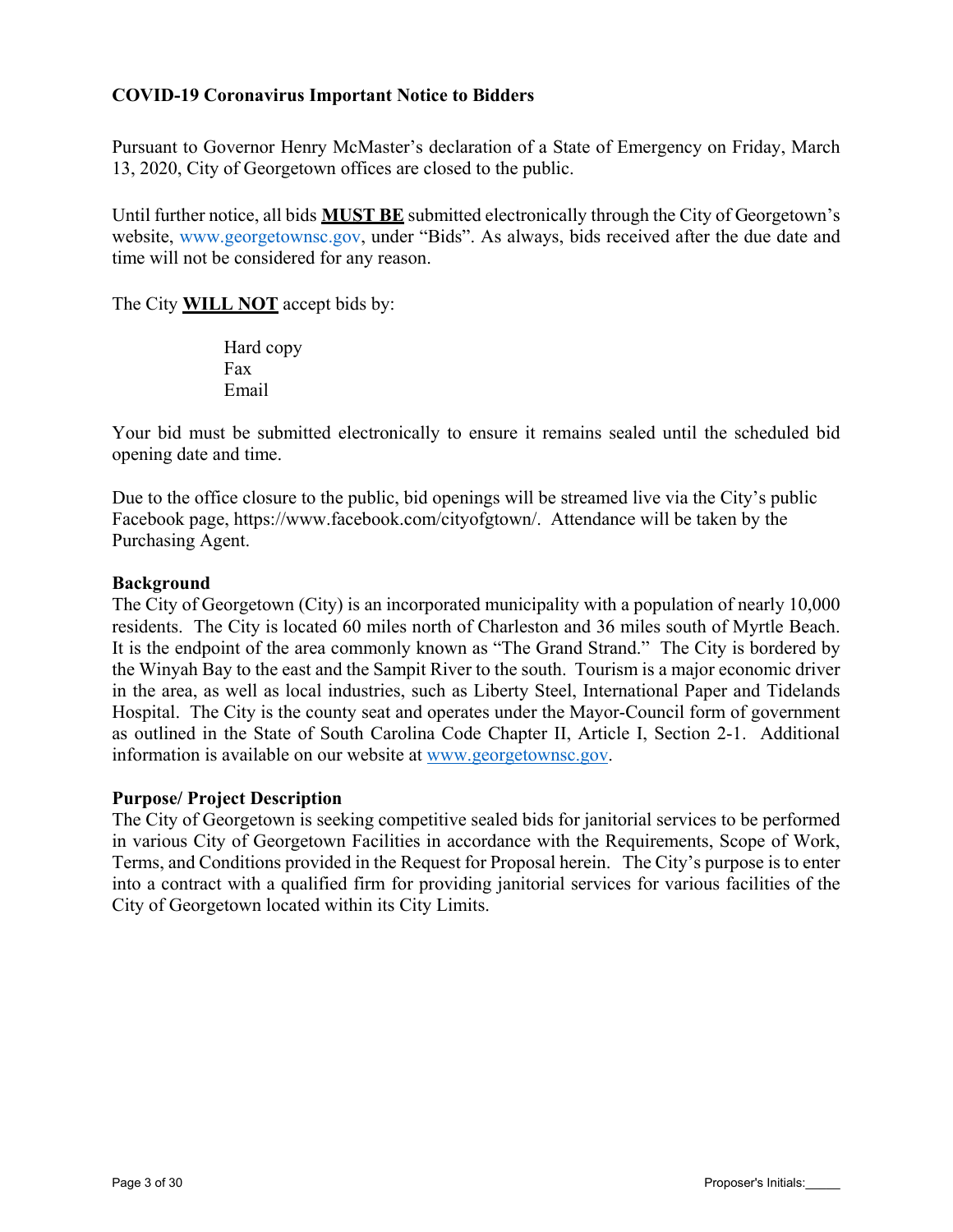#### **Scope of Services**

## DISINFECTION SANITIZATION/ MITIGATION SERVICES:

Additional services and treatments to the existing normal cleaning schedule. To treat all common area touch points with a hospital grade disinfectant approved for the use to prevent the spread of the Coronavirus. These services will be performed during each visit in addition to the normal services.

All disinfecting products used must be on the EPA list of products approved for use against the virus that causes COVID 19.

All cleaning guidelines must meet CDC recommendations at a minimum and vendor must be willing to update as the CDC updates.

A link to those guidelines and recommendations can be found here:

https://www.cdc.gov/coronavirus/2019-ncov/community/organizations/cleaningdisinfection.html

## COMPREHENSIVE LIST FOR NORMAL CLEANING:

## **Common**

**Areas:** 

Collect and remove all trash from the building, replace trash can liners

Collect and deposit recycled materials to predetermined location

Sweep and clean floors, area rugs and chair mats, entrance glass doors

Dust all blinds, window treatments, pictures or wall-mounted items

Dust all window sills, ledges, lamps/lampshades and other flat exposed surfaces and furniture. (i.e., desk and computer stations, bookcases, bookshelves, kitchen counter, tables and other)

Remove all cobwebs

Clean tables and counters in kitchens. Sanitize sinks, door handles and all glass in doors

Vacuum all carpeted areas. Spot clean as needed. Clean plastic chair mats

Maintain cleanliness of refrigerators, microwave and coffee pots

Strip area floors with wax and/or seal, as needed

Sweep and clean outside mats, porches and clean ashtray containers as needed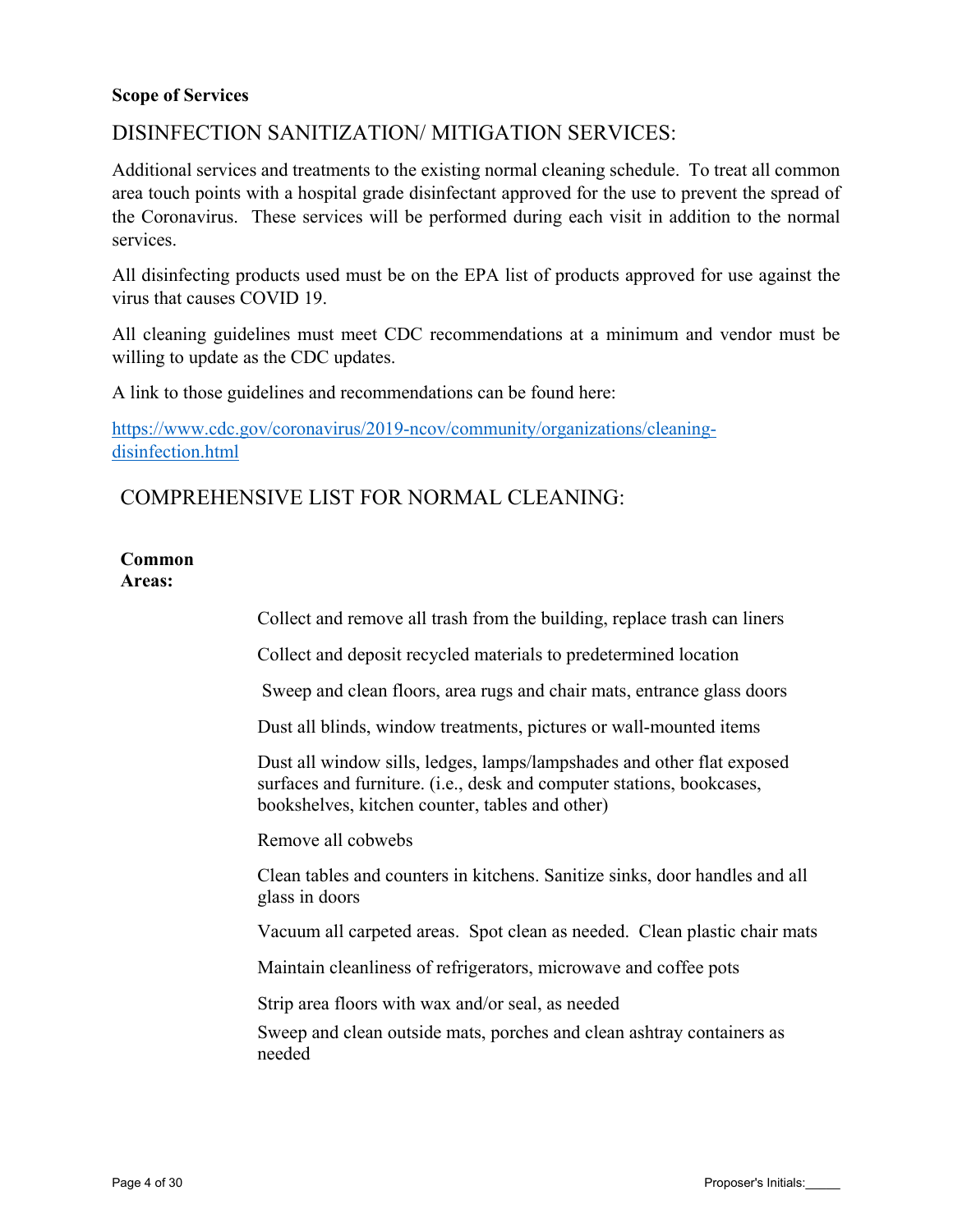Sweep and mop all uncarpeted floors using proper cleaner/detergent - (Note: some floors are sealed)

#### **Restrooms:**

| Empty trash containers and replace liners                      |
|----------------------------------------------------------------|
| Sweep and mop floors with disinfectant detergent               |
| Clean and sanitize all fixtures and commode areas              |
| Clean walls and dust heating and air condition units as needed |
| Polish mirrors and dust all flat surfaces                      |
| Stock paper and soap dispensers                                |

#### **Quarterly:**

Dust all blinds and window treatments, dust pictures or wall-mounted items. Vacuum upholstered equipment. Wipe down all solid furniture surfaces, spot clean upholstery as needed, and remove all cobwebs. Clean kick boards, baseboards and chair molding in all areas including restrooms

Clean inside of all window areas

#### **Bi-annually:**

Strip all bathroom, kitchen & lobby and entrance area floors with wax and/or seal

Alternate services may be bid separately as needed (outside pressure washing, window cleaning and shampooing carpets)

#### **Supplies and Equipment:**

All cleaning supplies and equipment are to be furnished by the janitorial firm

Paper products such as toilet paper, paper towels, trash can liners, and kleenex are to be supplied by the City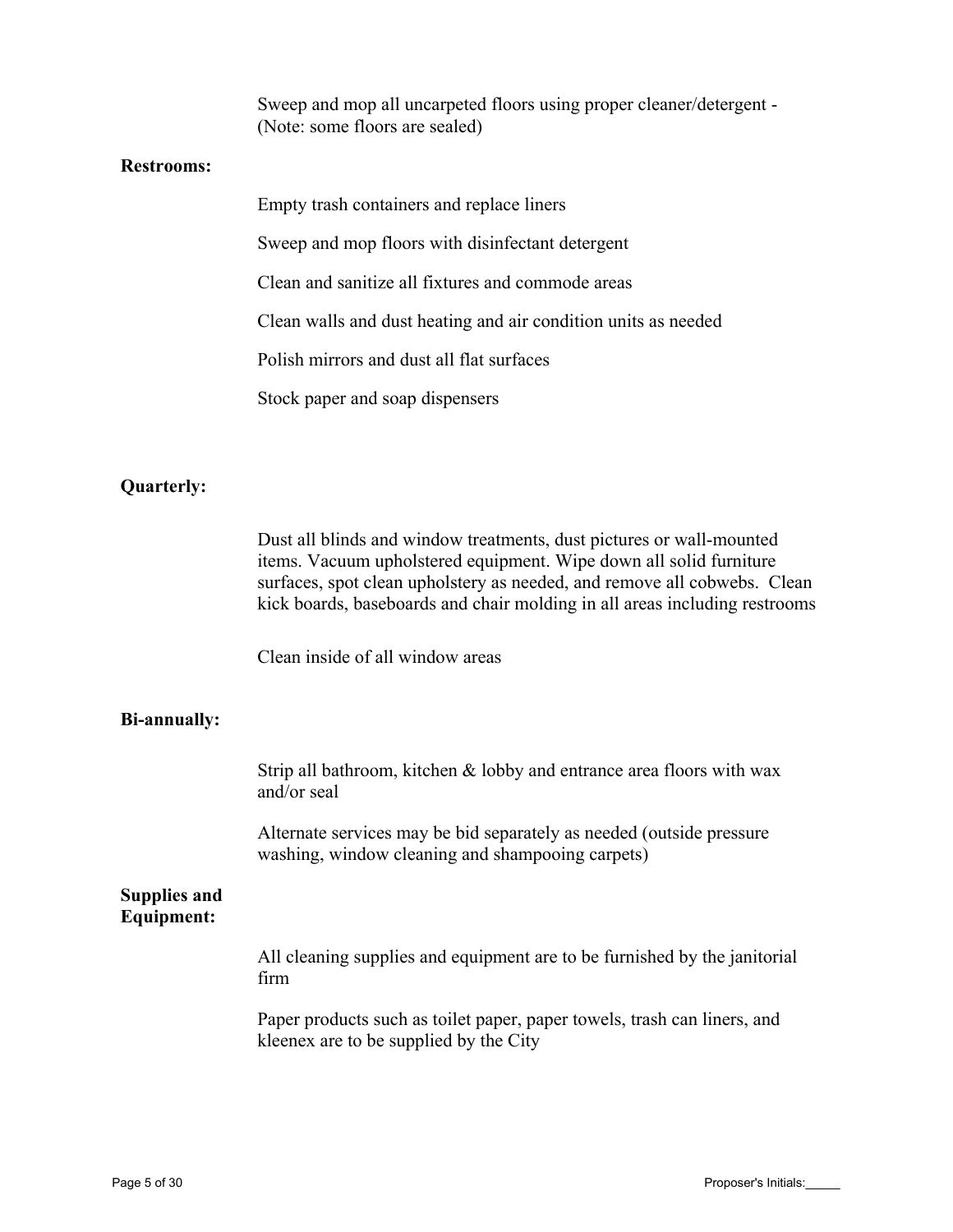## **On Call Services:**

On Call services to be provided if needed during special events or unexpected situations which may occur requiring janitorial services. One week notice will be provided for special events. Hourly rate to be provided in RFP Bid Form.

#### **City Hall (1 location) - 1134 N Fraser St, Georgetown, SC 29440**

Cleaning Schedule: Monday & Wednesday - before 8:00 am

Kitchens: 1; Restrooms: 2

#### **Administration (1 location) – 417 Wood St, Georgetown, SC 29440**

Cleaning Schedule: Wednesday (Minimum of 1 day/week - after 5:30 pm

Kitchens: 1; Restrooms: 1

#### **Electric Department (1 location) - 800 Church St, Georgetown, SC 29440**

Cleaning Schedule: Wednesday after 4 pm

Kitchens: 1; Restrooms: 5

#### **Water Utilities Departments (4 locations)**

Cleaning Schedule: One Time Each Week on Fridays after 4 pm – ALL LOCATIONS

Kitchens: 3; Restrooms: 8

Water Field Services Building - 2377 Maybank Dr., Georgetown, SC 29440

Water Utilities Offices - 2377 Maybank Dr., Georgetown, SC 29440

Water Treatment Plant - 2355 Maybank Dr., Georgetown, SC 29440

Wastewater Treatment Plant - 126 Ridge St, Georgetown, SC 29440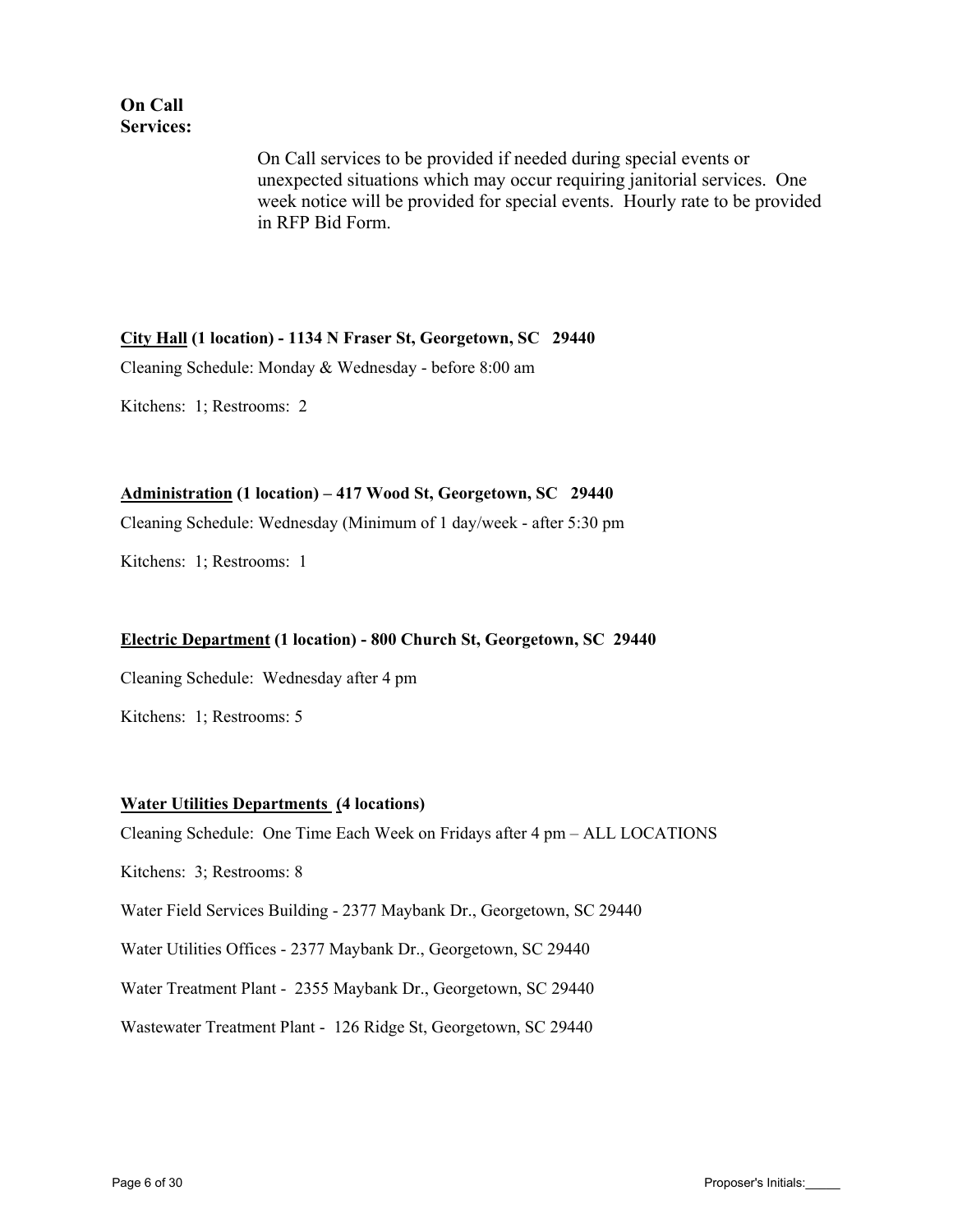#### **Public Works (1 location) - 125 N Kaminski St, Georgetown, SC 29440 (Administrative Office and Breakroom Areas)**

*Cleaning Schedule*:

Break Room Areas - Every Thursday after 4 pm (APRIL THRU SEPTEMBER ONLY*)* 

Administration Offices - Every Thursday after 5 pm (YEAR ROUND)

Kitchens: 1; Restrooms: 3

## **Public Restrooms (4 locations)**

**Cleaning Schedule for** *Public Restrooms*:

#### \*\*PARKS ARE CLOSED AT 8:00 PM

#### **East Bay Park Public Restroom**

#### **Ben Cooper Park Public Restroom - Park closed January - February each year**

341 East Bay Street

Jan thru Apr - 5 days per week, no weekends

May thru Jun - 7 days per week, including weekends

Jul thru  $Aug - 6$  days per week, to include weekends –

no cleaning on either Tue or Wed during the week

Sep thru Dec - 5 days per week, to include 1 weekend clean (preferably on Saturday)

#### **Public Restroom - Corner of Screven and Front Street**

#### **Kaminski House Museum Public Restroom**

1003 Front Street

Jan thru Apr - 5 days per week, no weekends

May thru Jun - 7 days per week, including weekends

Jul thru Aug -  $2x$  per day 6 days per week, to include weekends  $-$ 

no cleaning on either Tue or Wed during the week

Sep thru Dec - 5 days per week, to include 1 weekend clean (preferably on Saturday)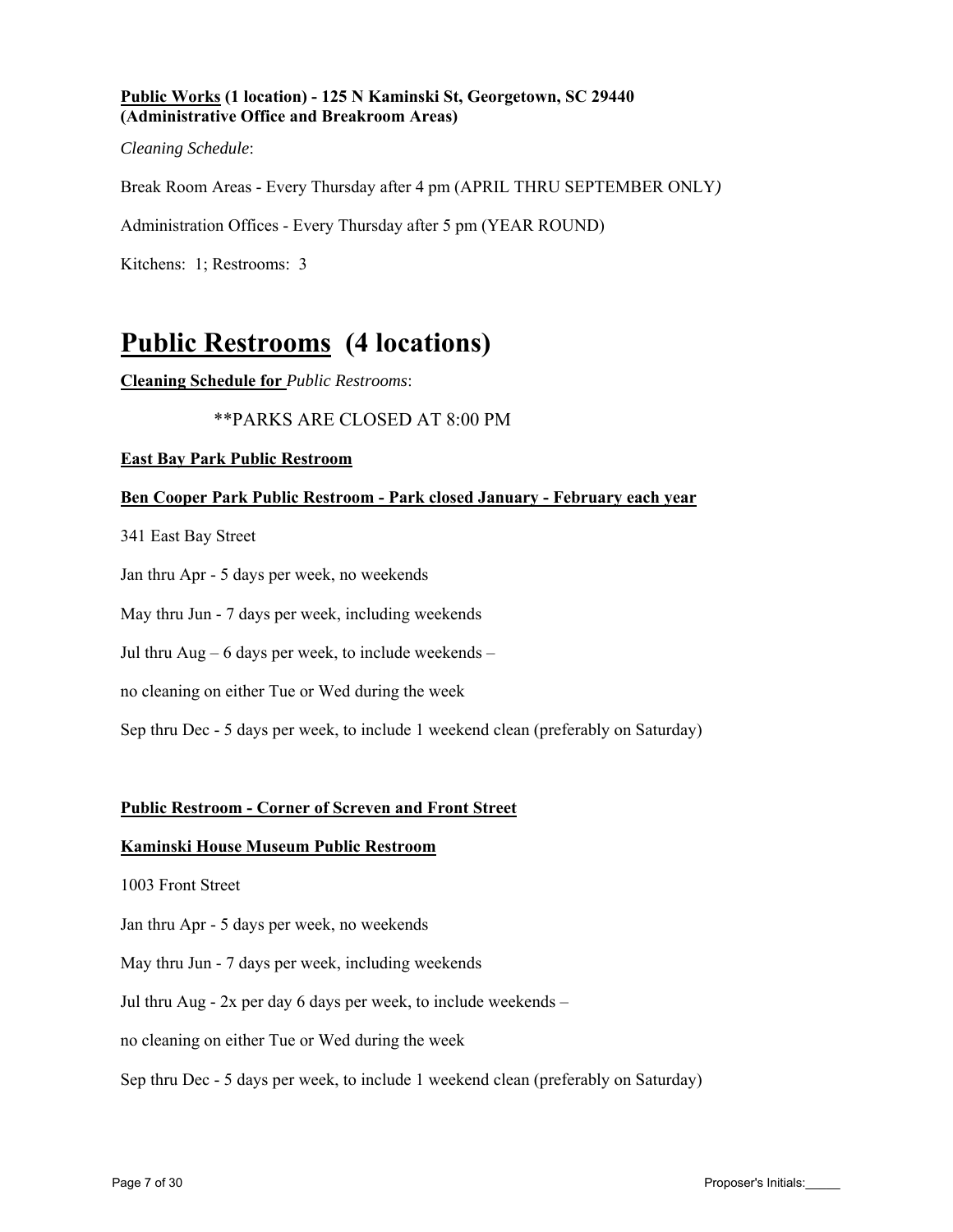#### **Police Department (1 location) - 2222 Highmarket Street, Georgetown, SC 29440**

Cleaning Schedule: Monday & Thursday before 8:00 am

Offices: 13

Gym: 1

Locker Rooms with bathrooms and showers: 2

Kitchen: 1

Patrol Area: 1

Training Room and 6 Restrooms

#### **Municipal Court (1 location) - 2222 Highmarket Street, Georgetown, SC 29440**

Cleaning Schedule: Tuesday & Friday at 3:00 pm

Offices - 4 desks, front counter, bathroom, break room area

Jury Rooms: 2 (each has a bathroom)

Judge's office and bathroom

Courtroom (Judge's bench and clerk's desk, clerk's desk in back of courtroom, 2 conference tables)

Public Restrooms in the area between the lobby and courtroom: 2 - (3 stalls in each bathroom)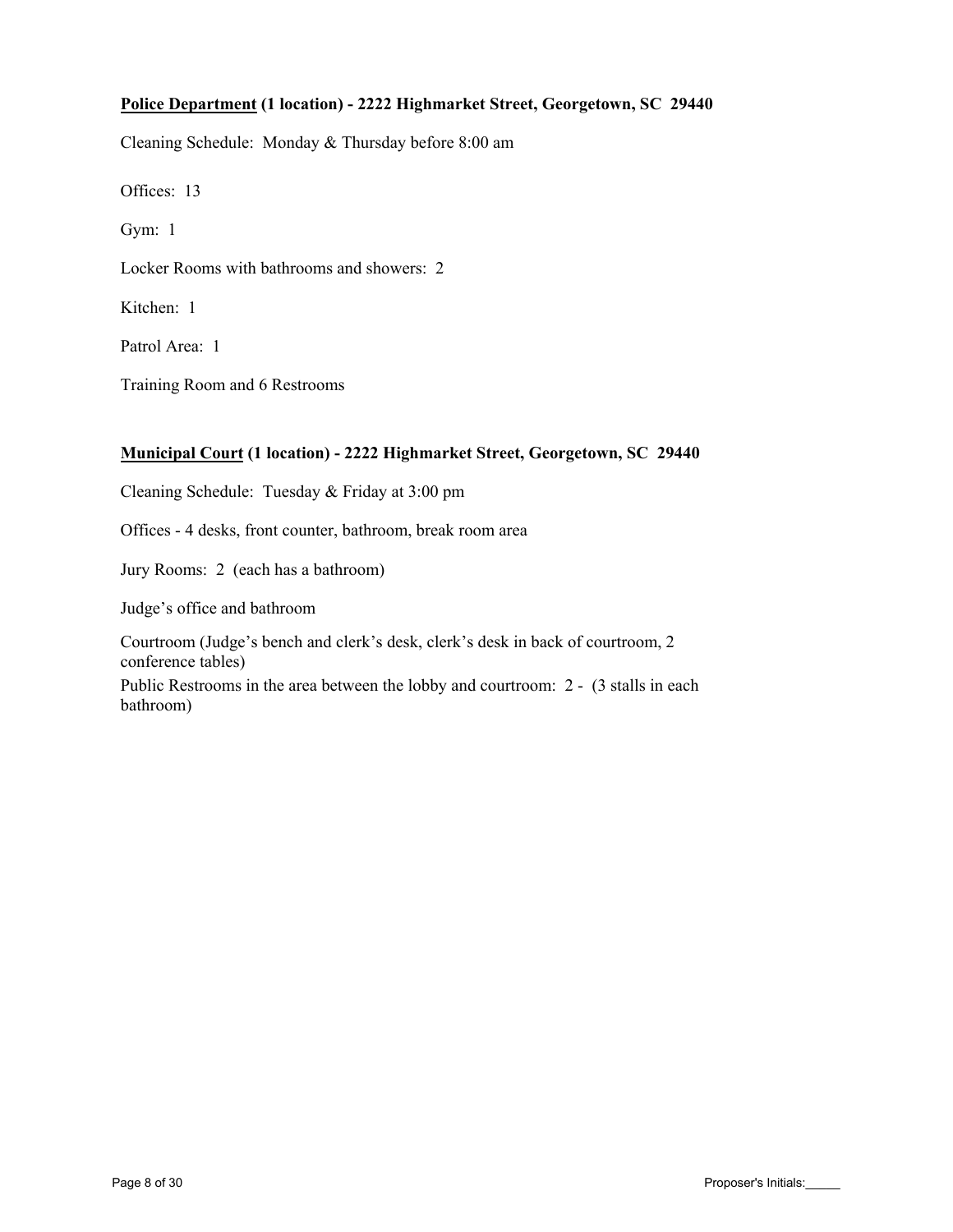There will be a **Mandatory** Pre-bid meeting beginning at 9:00 am, Tuesday, August 4, 2020, at 341 East Bay Street and will include a tour of sights listed below:

- 1 341 East Bay Street (East Bay Park Public Restrooms)
- 2 417 Wood Street (Administration Dept.)
- 3 800 Church Street (Electric Dept.)
- 4 700 Screven Street (Public Restrooms)
- 5 1003 Front Street (Kaminski House Museum Public Restrooms)
- 6 125 Kaminksi Street (Public Works Dept.)
- 7 2125 Prince Street (Ben Cooper Park Public Restrooms)
- 8 126 Ridge Street (Wastewater Treatment Plant)
- 9 2377 Maybank Drive (Water Utilities Dept.)
- 10 2377 Maybank Drive (Field Services Building)
- 11 2355 Maybank Drive (Water Treatment Plant)
- 12 1134 N Fraser Street (City Hall)
- 13 2222 Highmarket Street (Police Dept.)
- 14 2222 Highmarket Street (Municipal Court)

Due to COVID-19, face masks as well as social distancing will be required

### **Process**

The City of Georgetown will conduct the selection for firms experienced in providing professional janitorial services in the following manner:

- 1. This RFP document will be made available to interested firms and accessible on the City's website at www.georgetownsc.gov under "Current Bids".
- 2. The submittals will be received and evaluated as described in this RFP. At the City of Georgetown's discretion, a short list of the most qualified proposers may be compiled and they may be asked to make oral presentations and/or demonstrations to the City of Georgetown.
- 3. At the conclusion of the RFP process, qualified submittals may be presented to the Georgetown City Council for review and approval, as required.
- 4. A proposer will be selected for contract negotiations as required.
- 5. The City of Georgetown will notify winning proposer of intent to offer contract award.
- 6. Submittal listing of proposals received will be posted on the City's website at www.georgetownsc.gov under "Bids" not earlier than 48 hours after opening. Due to the possibility of negotiation with any proposer submitting a reasonable and responsible proposal which appears to be eligible for contract award pursuant to the selection criteria set forth in this RFP, prices will not be divulged at the time of opening.
- 7. The City reserves the right to award the contract in the aggregate, by individual location, or any combination, whichever is in the best interest of the city.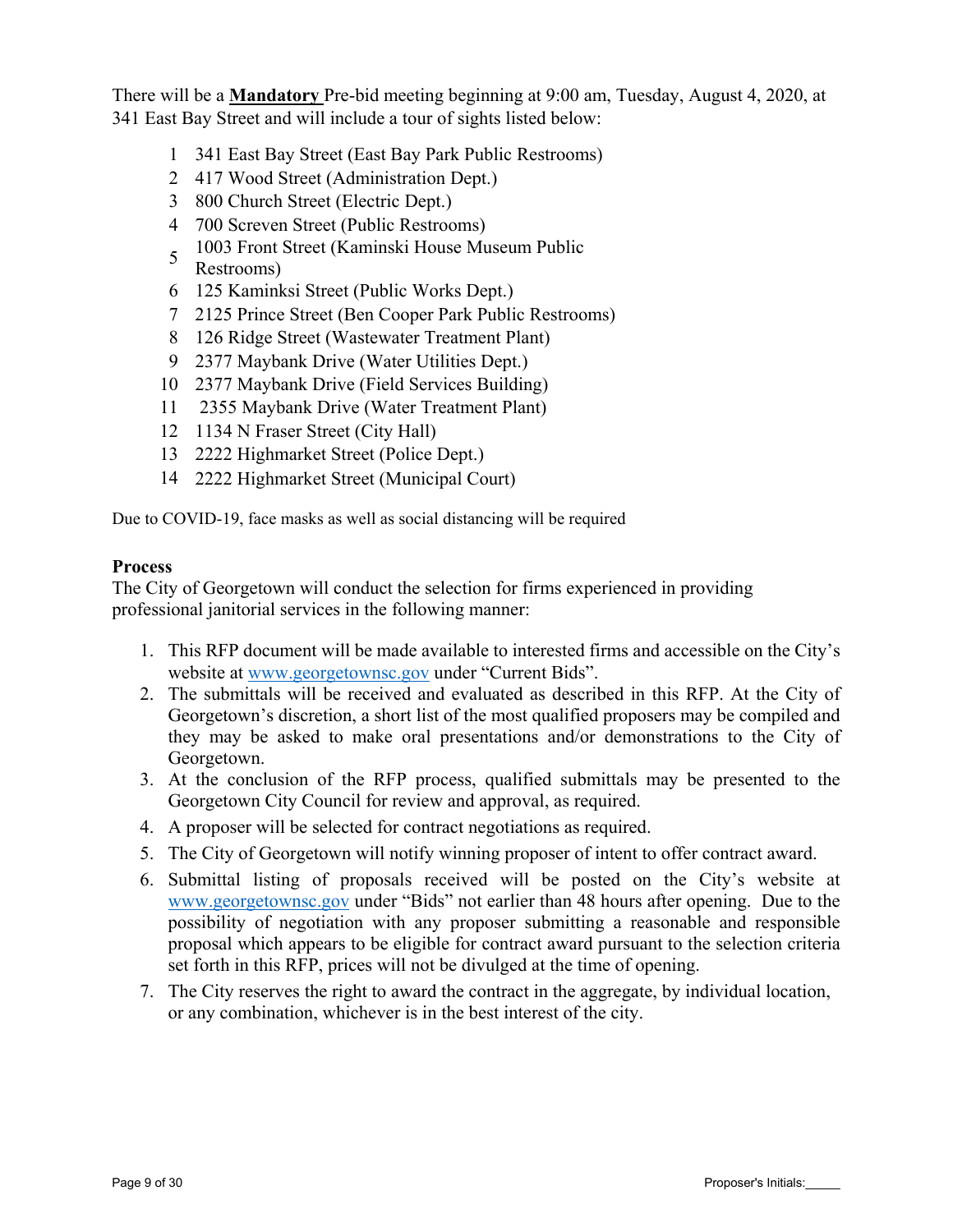## **Evaluation Criteria**

Contract shall be awarded to the best qualified, and lowest responsive and responsible proposer. In determining the best qualified, responsive and responsible proposer, in addition to bid price, the City, shall consider:

- A. The ability, capacity, and skill of the proposer to perform the contract to provide the service required;
- B. Whether the proposer can perform or provide the service promptly, or within the time specified, without delay or interference;
- C. The character, integrity, reputation, judgment, experience, and efficiency of the proposer;
- D. The quality of performance of previous contracts or services similar to;
- E. The previous and existing compliance by the proposer with laws and ordinances relating to the contract or services;
- F. The sufficiency of the financial resources and ability of the proposer to perform the contract or provide the service;
- G. The quality, availability, and adaptability of the supplies or contractual services to the particular use required;
- H. The ability of the proposer to provide services for the nature of the requirements of an awarded contract as required in the RFP; and
- I. Whether the proposer has met the criteria of the RFP specifications, terms and conditions of the RFP.

#### **Questions**

No answers will be given over the phone.

For questions regarding the City's Request for Bids process, please contact purchasing@georgetownsc.gov, or call 843.545.4043, no later than 4:00 pm EST (Local Time), Tuesday, August 11, 2020.

Please note - if you do not receive confirmation from the City that your email was received before the deadline, it is the sole responsibility of the proposer to contact the purchasing agent at 843.545.4043.

No questions will be accepted after the aforementioned deadline. All submittals shall include the following in the subject line: Janitorial Services**.**

Answers to questions will be posted on the City's website at www.georgetownsc.gov under "Bids" as an Addendum no later than 5:00 pm EST (local time), Thursday, August 13, 2020.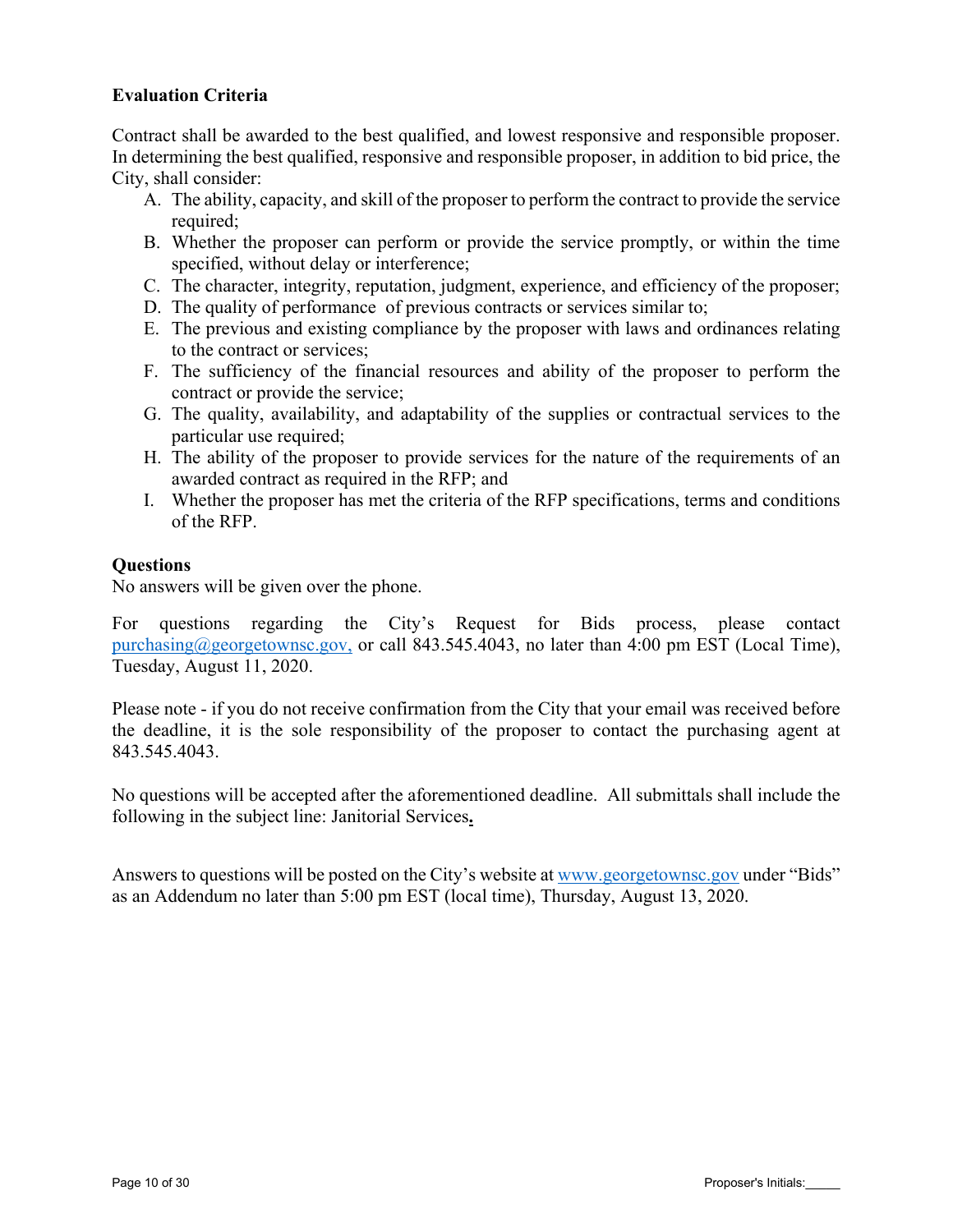### **Schedule of Events**

| The following is the schedule of events listed in the order of occurrence: |  |  |  |  |  |  |  |  |
|----------------------------------------------------------------------------|--|--|--|--|--|--|--|--|
|----------------------------------------------------------------------------|--|--|--|--|--|--|--|--|

| <b>MILESTONE EVENT</b>                                                                                                             | <b>APPROX SQ.</b><br>FEET** | <b>DATE</b>               | <b>TIME EST</b><br>(LOCAL<br>TIME) |
|------------------------------------------------------------------------------------------------------------------------------------|-----------------------------|---------------------------|------------------------------------|
| 1. Request for Proposal (RFP) issued                                                                                               |                             | Wednesday, July 29, 2020  |                                    |
| 2. Mandatory Pre-Bid meeting - to be held at 341 East Bay Street<br>with site visits to the these locations to immediately follow: |                             | Tuesday, August 4, 2020   | $9:00 \text{ am}$                  |
| 341 East Bay Street (East Bay Park Public Restrooms)                                                                               | 563                         |                           |                                    |
| 417 Wood Street (Administration Dept.)                                                                                             | 1,200                       |                           |                                    |
| 800 Church Street (Electric Dept.)                                                                                                 | 12,000                      |                           |                                    |
| 700 Screven Street (Public Restrooms)                                                                                              | 660                         |                           |                                    |
| 1003 Front Street (Kaminski House Museum Public Restrooms)                                                                         | 286                         |                           |                                    |
| 125 Kaminksi Street (Public Works Dept.)                                                                                           | 1,400                       |                           |                                    |
| 2125 Prince Street (Ben Cooper Park Public Restrooms)                                                                              | 563                         |                           |                                    |
| 126 Ridge Street (Wastewater Treatment Plant)                                                                                      | 1,741                       |                           |                                    |
| 2377 Maybank Drive (Water Utilities Dept.)                                                                                         | 2,184                       |                           |                                    |
| 2377 Maybank Drive (Field Services Building)                                                                                       | 1,990                       |                           |                                    |
| 2355 Maybank Drive (Water Treatment Plant)                                                                                         | 1,700                       |                           |                                    |
| 1134 N Fraser Street (City Hall)                                                                                                   | 3,960                       |                           |                                    |
| 2222 Highmarket Street (Police Dept.)                                                                                              | 27,000                      |                           |                                    |
| 2222 Highmarket Street (Municipal Court)                                                                                           | 3,500                       |                           |                                    |
| 3. Deadline for questions - questions should be emailed to:<br>purchasing@georgetownsc.gov                                         |                             | Tuesday, August 11, 2020  | $4:00$ pm                          |
| 4. Deadline for addenda to be posted to the City's website,<br>www.georgetownsc.gov, under "Bids"                                  |                             | Thursday, August 13, 2020 | $5:00$ pm                          |
| 5. Proposal due date                                                                                                               |                             | Thursday, August 27, 2020 | On or before<br>2:00 pm            |
| 6. Approve of contract by City Council (tentative)                                                                                 |                             | September 2020            |                                    |
| 7. Notice to Proceed (NTP) issued (tentative)                                                                                      |                             | Septermber 2020           |                                    |

### **\*\*Approximate square footage given for informational purpose only, and does not represent the actual portions included in the work. Should not be used to calculate rates for bid.**

The City reserves the right to change the project schedule as it deems necessary. In the event of a major date change, the City will post to the City's website and notify known participants. The City reserves the right to issue addenda to this RFP up to three (3) days before the RFP due date as needed to clarify the City's desires, or to make corrections or changes to the RFP document or submittal process.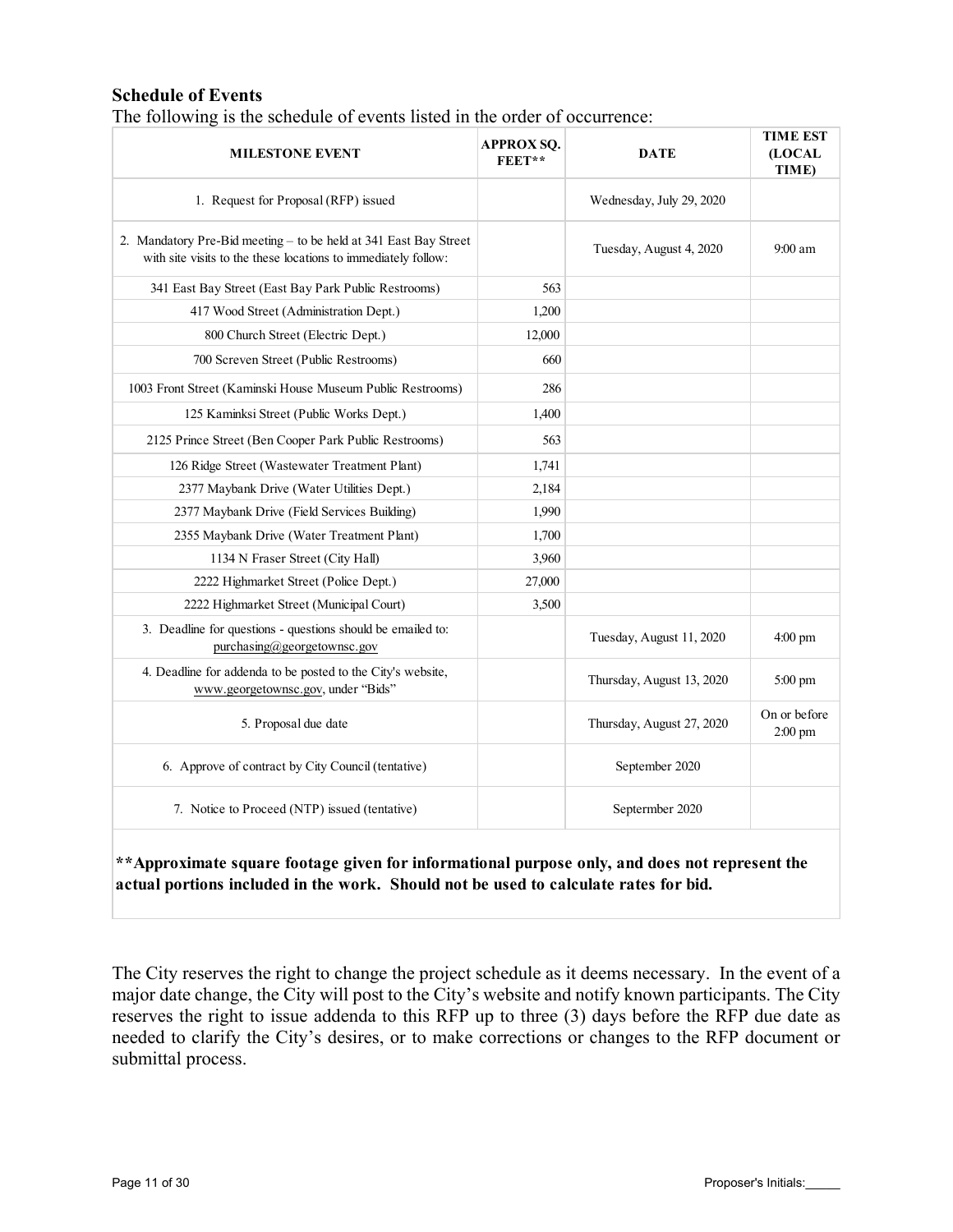The City reserves the right to request additional information at any time from any and all prospective contractors or individuals as deemed necessary by the City to evaluate the bids. This process may not be used, however, as an opportunity to submit missing documentation or to make substantive revisions to the original bid.

When the Purchasing Department is closed due to force majeure, bid openings will be postponed to the same time on the next official business day.

The City reserves the right to cancel or reissue the RFP and/or revise the schedule at any time.

The City also reserves the right to accept or reject any or all bids as deemed to be in its best interest, and to accept all or part of the scope of work herein as its project timeline and/or budget allows.

All information will be updated and posted on the City's website www.georgetownsc.gov, under "Bids". It is the proposer's responsibility to obtain the information directly from the City's website regarding this project.

The proposer will acknowledge receipt of all issued addenda in their submittals, if applicable.

| No: | Dated: |  |
|-----|--------|--|
| No: | Dated: |  |
| No: | Dated: |  |

#### **Submittal Instructions**

When the Procurement Division is closed due to force majeure, bid openings will be postponed to the same time on the next official business day. Vendor is responsible to obtain information regarding bid submittals directly from the City's website, www.georgetownsc.gov.

All procurement procedures are subject to the City's procurement policies as outlined in Section 2-187 of the City's municipal code.

The City's Purchasing Ordinance can be found in its entirety on the City's website at: http://www.georgetownsc.gov/find/find-ordinances/.

To be considered responsive, interested parties **must** comply with the following:

- 1. Submit sealed bid electronically through the City's website, www.georgetownsc.gov, to include the following items:
	- 1. Complete initialed copy of this RFP document
	- 2. Completed Bid Forms (pages 22 24)
	- 3. Completed References (page 25)
	- 4. Completed Mandatory Local Vendor Preference Form (page 18)
	- 5. Completed Exceptions Page (page 29)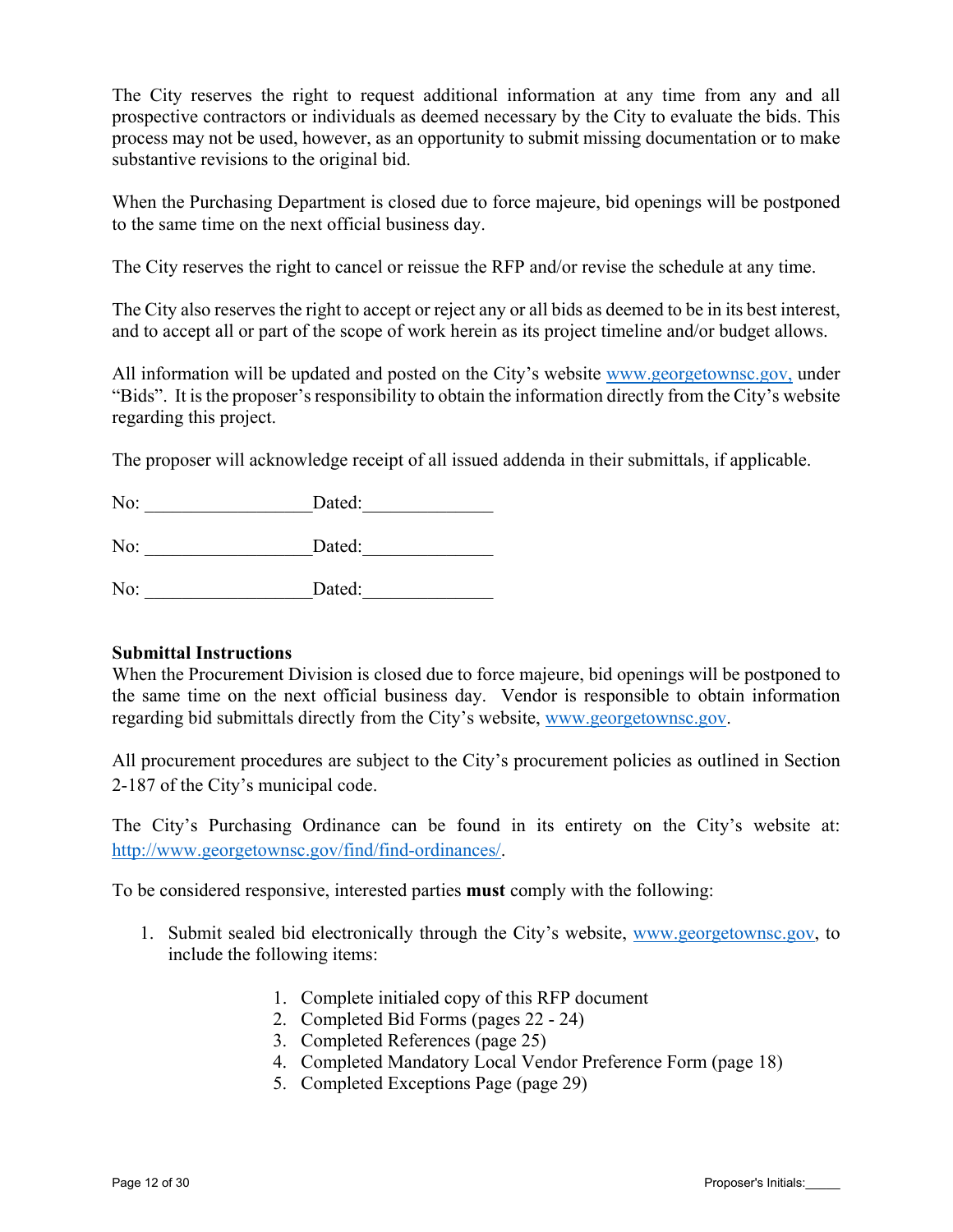- 2. Bid proposal must be received electronically through the City's website, www.georgetownsc.gov, no later than the aforementioned deadline. Bids will be publicly opened and read aloud via the City's public Facebook page, https://www.facebook.com/cityofgtown/. No bid will be accepted after such time. It is the sole responsibility of the proposer to have their bids delivered to the City before the closing hour and date. The City assumes no responsibility for delivery of bids that are mailed, or submitted electronically. Late bids will not be accepted nor considered. The official clock shall be that of the City's Purchasing Agent, or designee. The City reserves the right to accept or reject any or all bids and to waive any informalities and technicalities in the bid process. No additional fees, costs, or any other reimbursable expenses will be allowed.
- 3. The City reserves the right to waive any technicalities or informalities and to accept or reject any and/or all submissions as deemed by its sole judgment to be in its best interest. The City also reserves the right to terminate the selection process without notice, to waive any irregularities in any submittal, and to request additional information from any of the proposers submitting a bid.
- 4. Bids must be sealed and clearly identify the name and number of the RFP on the outside of the envelope/package, as well as the submitter's business name, address, and license number (if applicable). No other information shall be included or written on the outside of the bid envelope/package. The City shall not be responsible for unidentified bids.
- 5. Any proposer may withdraw their bid either personally or by written request, at any time prior to the scheduled opening of responses. No proposer may withdraw bids for a period of sixty (60) days after the opening date. All proposers shall be subject to the approval of the City Council.
- 6. Bids must be submitted by proposer's own format and shall address all RFP requirements. Partial or incomplete bids may be rejected.
- 7. All costs incurred in preparing the bid, or costs incurred in any other manner by the proposer in responding to this RFP, will be wholly the responsibility of the proposer. All materials and documents submitted by the proposer in response to this RFP become the property of the City and will not be returned.
- 8. Any proprietary information contained in the bid should be so indicated as follows:

## *Vendor Disclosure*

*Notice of SC Freedom of Information Act* 

"The parties acknowledge that all material submitted may be subject to release under the South Carolina Freedom of Information Act (FOIA) and will be released to the public unless exempt from disclosure under the FOIA."

We discourage you from including any information you consider propriety or trade secret, as this material is subject to the FOIA once it's in the City's possession. If you must include any such information in your submission, please identify it by color, labeling, and/or bold font so that it can be readily recognized. In the event the City receives a request for this material, the City will notify those parties who have identified information they believe is proprietary or trade secret of the request. The City has a ten (10) day deadline to respond to the request. This is your window to file an action challenging the release. Please be on notice that if the City is not served with such an action, the information will be released.

9. Bids must be made in the official name of the company or individual under which business is conducted (showing official business address) and must be signed in ink by a person duly authorized to legally bind the person, partnership, company or corporation submitting the bid. Bids having any erasures or corrections must be initialed in ink by the vendor.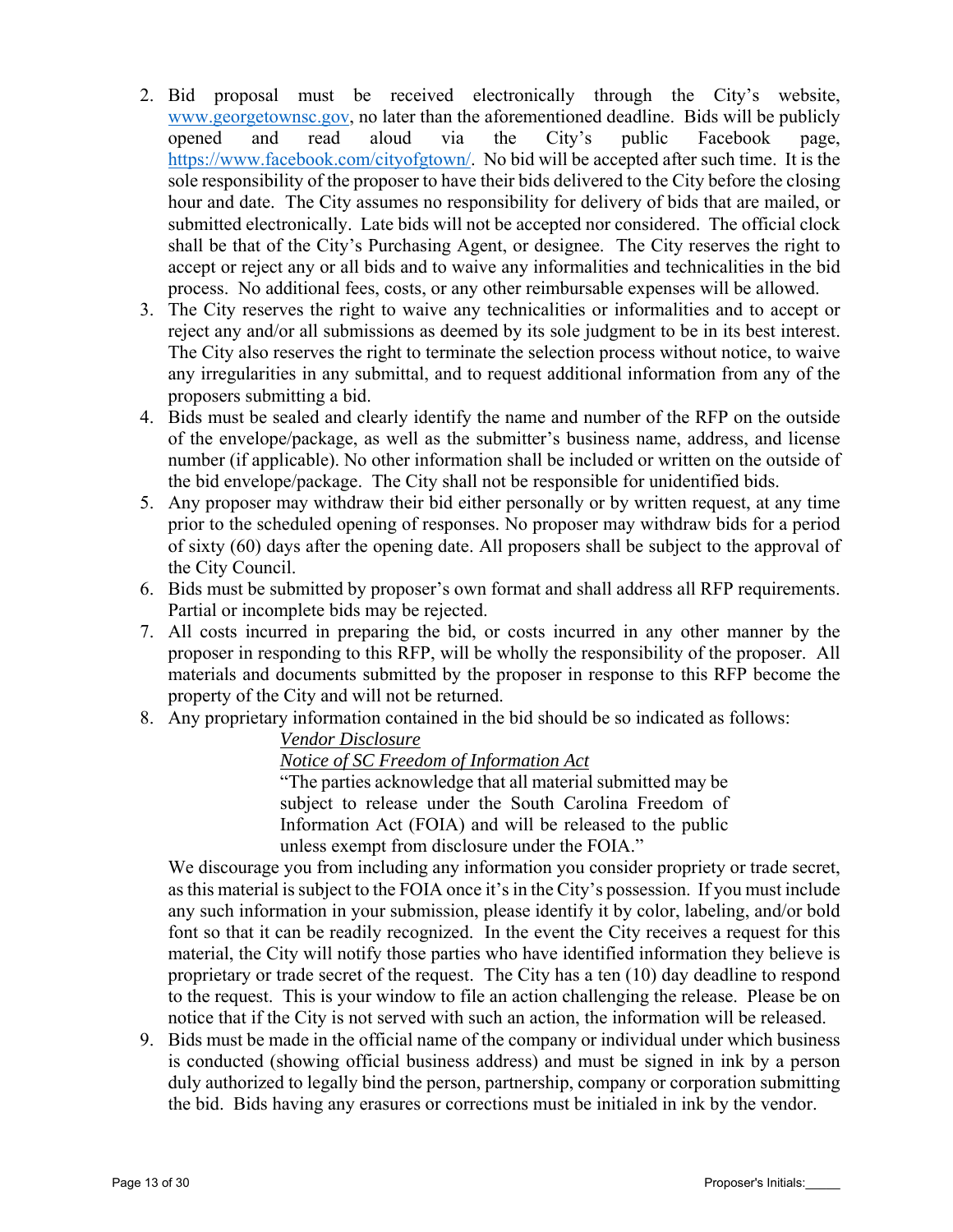- 10. Letter of Interest **Not Applicable.** Must be no more than one (1) page (one page is one side of an 8.5" x 11" paper) in length and include contact information and signature of company owner/president/CEO.
- 11. Statement of Qualifications, Experience, and Availability **Not Applicable.** Must be no more than five (5) pages. It should summarize qualifications, relevant experience, and availability to participate in the RFP process to provide requested services to the City. Key staff members participating should be identified. Include photos of recent projects.
- 12. Proposed Process Approach **Not applicable** Must be no more than two (2) pages summarizing the method and approach to providing preconstruction and construction services to the City.
- 13. List of References **Mandatory** Must be no more than one (1) page listing most recent professional references for similar projects and their contact information.
- 14. Disqualification and Rejection of Bid The City reserves the right to reject any bid from a proposer who has failed to perform satisfactorily, or complete on time, or in a manner consistent with the RFP documents, contract of similar nature, or to reject the bid from a proposer who is not in a position to perform such a contract satisfactorily. The City expressly reserves the right to award the contract to the proposer that best meets the requirements as set forth herein.
- 15. Assignment of Contract Assignment to the selected proposer of any contract to be entered into in accordance with this RFP will not be recognized by the City unless such assignment has prior written approval of the City.
- 16. Insurance Provisions The selected proposer will be required to provide and maintain proof of insurance throughout the contract term in the amount of \$1,000,000.00 and as required at point of contract negotiation by the City's Risk Manager as follows:
	- Comprehensive General Liability (per occurrence);
	- Comprehensive Auto Liability (per occurrence); and
	- Workers' Compensation Liability
	- Automobile Liability

The City is to be named as "Additional Insured" on the above insurance coverage as respect to the City's interest under the contract. Certificates showing proof of insurance shall be submitted to the City prior to commencement of services under the Agreement. Further, it shall be an affirmative obligation upon the proposer to advise the City's Risk Management Department within two (2) days of the cancellation herein at one of the following options below:

- $\bullet$  Email cmcdaniel@georgetownsc.gov
- Fax  $843.527.6173$
- Mailing address PO Box 939, Georgetown, SC 29442 or
- Physical address 1134 N. Fraser Street, Georgetown, SC, 29440

Failure to do so shall be construed to be a breach of the agreement:

- 17. Indemnification The selected proposer agrees to indemnify, defend and hold harmless the City and their authorized officers, employees, agents, and volunteers from any and all claims, actions, losses damages, and/or liabilities arising from their acts, errors, or omissions and for any costs or expenses incurred by the City therefore under an agreement.
- 18. Compliance With Law The selected proposer and its agents and employees shall be bound and comply with all federal, state and local laws, ordinance rules and regulations, as well as all other governing bodies having legal jurisdiction with respect to the area where such work is performed.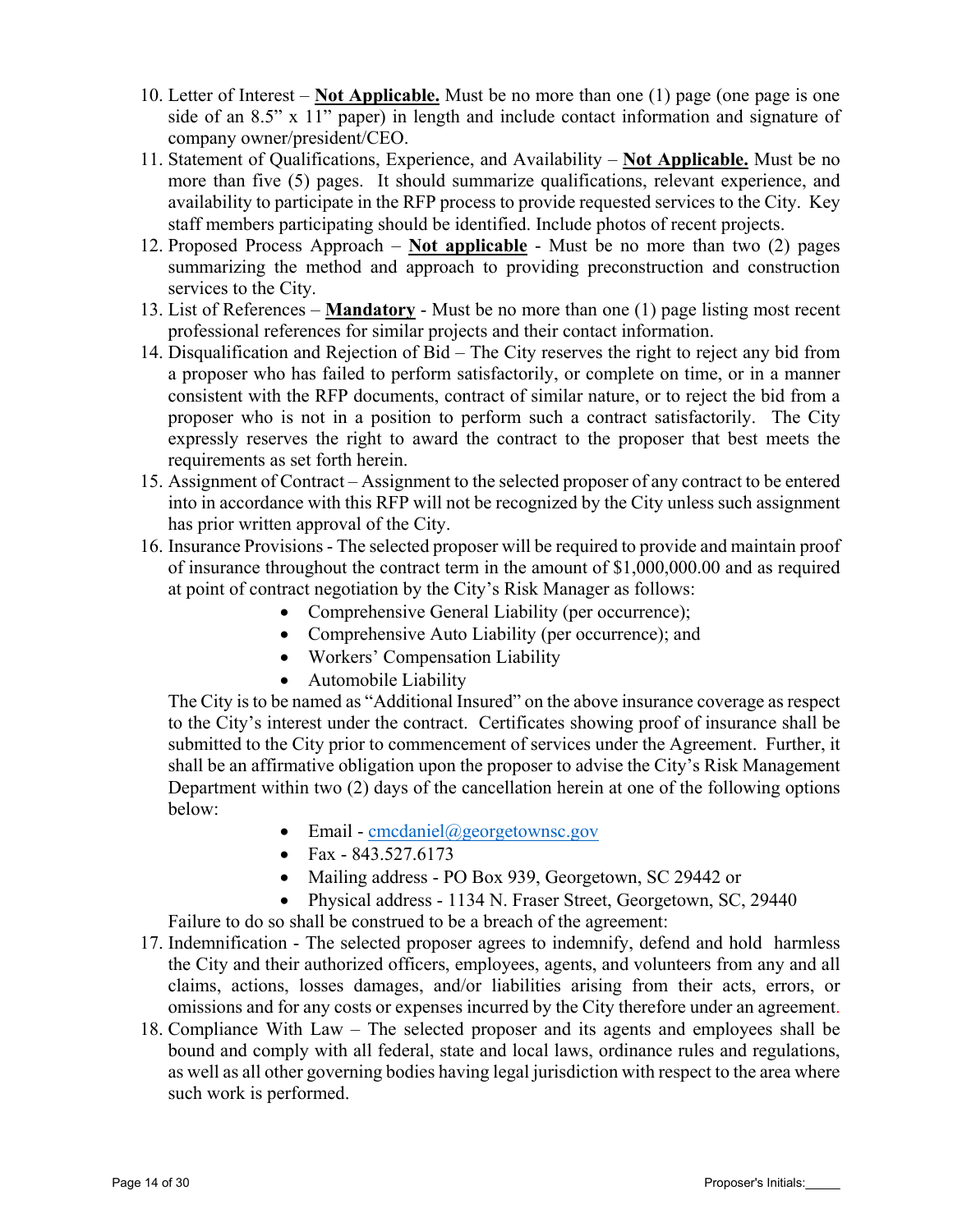- 19. City Business License and Permits The selected proposer shall be required to obtain all applicable City permits and business licenses prior to work commencing. Contact Jestin Gilliard, Revenues Manager, jgilliard@georgetownsc.gov or 843.545.4041, for business license information. Contact the Planning & Community Development Department at 843.545.4017 for permitting information. These expenses shall be included in the total bid cost.
- 20. Payment terms A monthly itemized billing statement must be submitted in a form specified by the City for services performed. The City will remit full payment on all undisputed invoices within thirty (30) days from receipt of the invoice by the appropriate person(s) (to be designated at the time of contract).
- 21. Bid and Performance Bonds **Not Applicable**. Bid and Performance Bonds or other securities may be requested for supply contracts and service contracts as the Risk Manager, Purchasing Agent, and/or Department Head deems advisable to protect the City's interest. Any such bonding requirement shall be set forth in the solicitation.

**Bid Security:** In an amount equal to or at least five percent (5%) of the amount of the bid shall be required for all competitive bidding for construction contracts exceeding one hundred thousand dollars (\$100,000). Bid security shall be a legitimate bid bond provided by a surety company authorized to do business in South Carolina, or the equivalent in cash, certified check, cashiers' check, or money order. The City, at its option, may require bid bonds on construction contracts under one hundred thousand dollars (\$100,000) when the circumstances warrant. Noncompliance with this provision mandates that the City reject the bid. Bid security will be returned to the unsuccessful proposers upon contract award by the Purchasing Agent. When a construction contract is awarded in excess of one hundred thousand dollars (\$100,000) the following bonds or security shall be delivered by the successful proposer to the City and shall become binding on the parties upon execution of the contract. Bid or performance bonds shall not be used in substitution for determination of proposer's responsibility.

(a) A performance bond shall be in an amount equal to one hundred and ten percent (110%) of the contract amount; and

(b) A payment bond for the protection of all persons supplying labor and material to the contractor or its subcontractors for the performance of the work shall be in an amount equal to one hundred percent (100%) of the contract amount.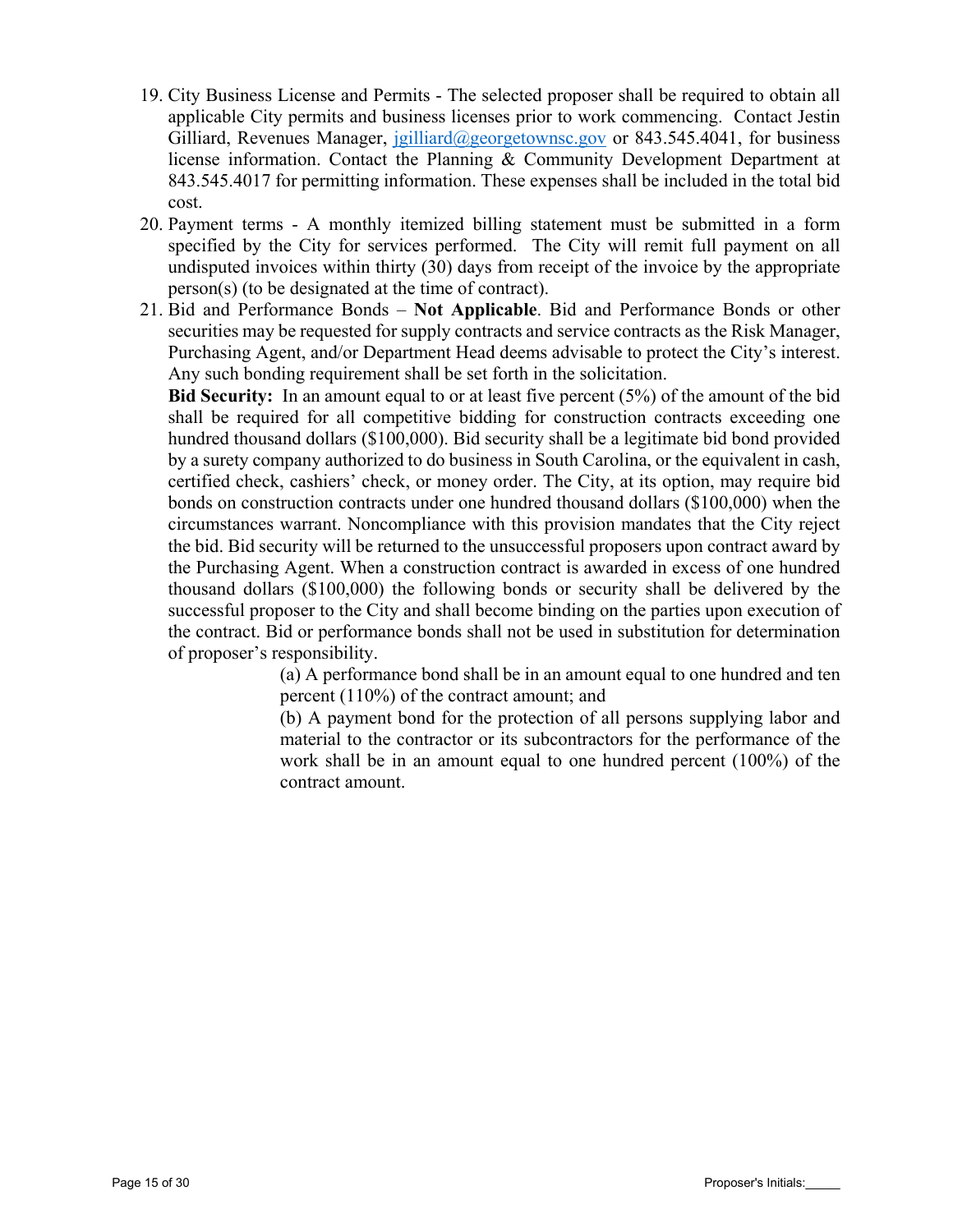## AN ORDINANCE TO AMEND CHAPTER 2 ADMINISTRATION – ARTICLE IV PROCUREMENT

#### SECTION 2-185 COMPETITIVE SEALED BIDS LOCAL VENDOR PREFERENCE

WHEREAS, Council has determined that the existing Purchasing Regulations of the City of Georgetown should be revised and updated; and

WHEREAS, Council desires to further its support of local businesses when awarding contracts for the provision of supplies and construction services to the City through established procurement procedures.

NOW, THEREFORE, BE IT ORDAINED by the City Council of the City of Georgetown, South Carolina that the existing Chapter 2, Article IV, of the City Code of Ordinances.

## ARTICLE IV. PROCUREMENT DIVISION 2. ETHICS IN CITY CONTRACTING

## Section 2-185 Competitive Sealed Bids (Bid)

Local Vendor Preference Option

1. A vendor shall be deemed a Local Georgetown City/County vendor for the purposes of this Section if such vendor is an individual, partnership, association or corporation that is authorized to transact business within the State, maintains an office in Georgetown County, and maintains a representative inventory or commodities within the City/County on which the bid is submitted, and has paid all taxes and business license fees duly assessed.

2. This option allows the lowest local proposer whose bid is within five -percent (5%) of the lowest non-local Proposer to match the bid submitted by the non -local Proposer and thereby be awarded the contract. This preference shall apply only when (a) the total dollar purchase is \$10,000 or more; (b) the vendor has a physical business address located and operating within the limits of Georgetown County and has been doing business in the City/County for a period of twelve (12) months or more; and (c) the vendor provides proof of payment of all applicable Georgetown City/County taxes, business license and fees if so requested.

3. Should the lowest responsible and responsive Georgetown City/County proposer not exercise its right to match the bid as granted herein, the next lowest qualified Georgetown City/County proposer shall have that right and so on. The right to match the non-Georgetown City/County proposer's bid shall be exercised within 24 hours of notification.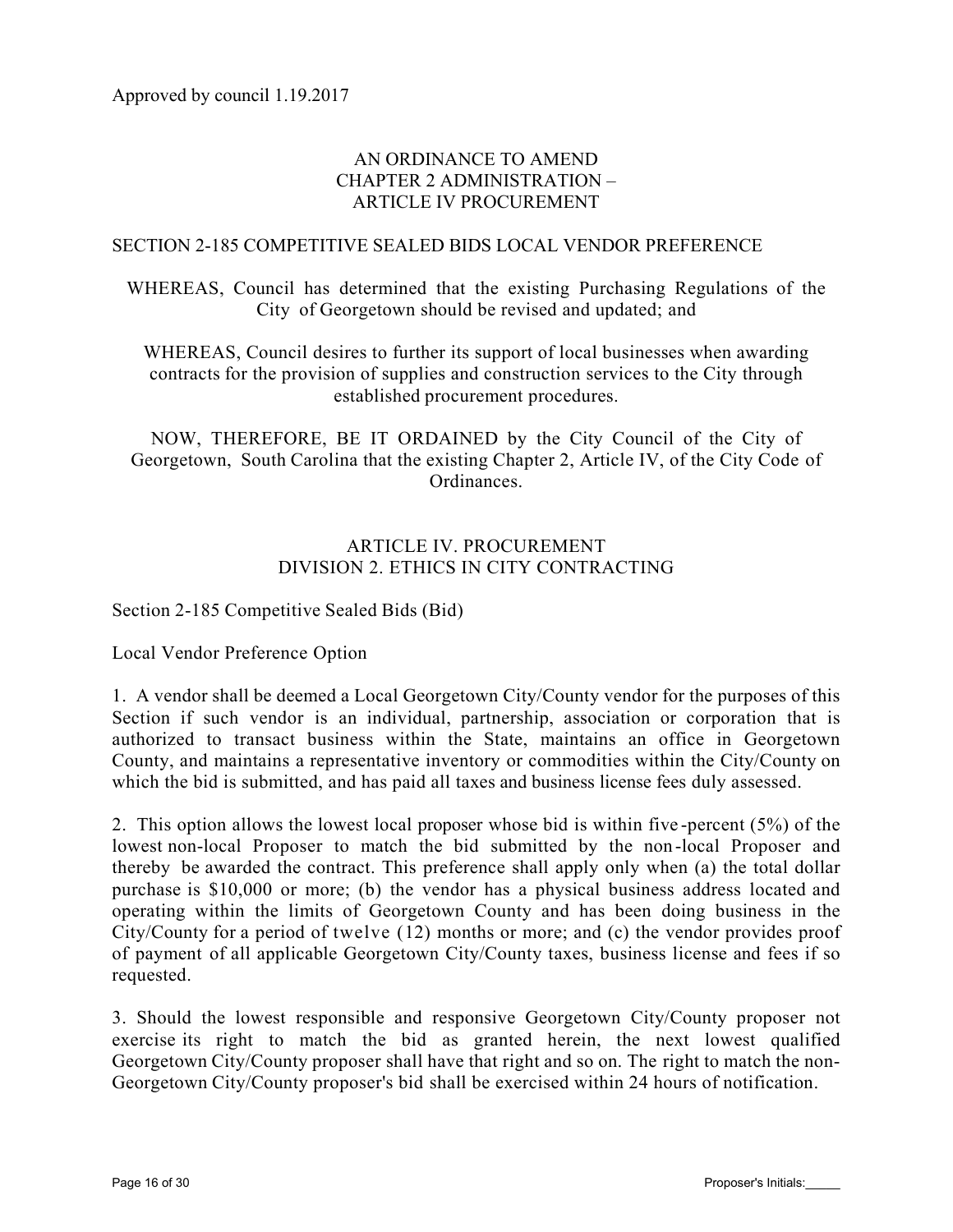4. In order to qualify for the local preference authorized by this Section, the vendor seeking same shall be required to submit with its bid a statement containing relevant information which demonstrates compliance with the provisions of this Section. This statement shall be on the "MANDATORY VENDOR SUBMITTAL" form included in this bid document. Failure to provide such affidavit at the time the proposer submits its bid shall constitute a waiver of any claim for preference.

5. For all contracts for architecture, professional engineering, or other professional services governed by Section 2-187, Professional and Construction Services, the City shall include the local business status of a proposer among the factors considered when selecting which proposers are "most highly qualified." In determining which proposer is the "most qualified" for purposes of negotiating a satisfactory contract, preference shall be given to a local business where all other relevant factors are equal.

6. Local preference shall not apply to the following categories of contracts:

(a) Goods or services provided under a cooperative purchasing agreement or similar "piggyback" contract;

(b) Contracts for professional services except as provided for in Section 2- 187 above;

(c) Purchases or contracts which are funded, in whole or in part, by a governmental or other funding entity, where the terms and conditions of receipt of the funds prohibit the preference;

(d) Purchases or contracts made pursuant to a noncompetitive award process unless otherwise provided by this section; or

(e) Any bid announcement which specifically provides that the general local preference policies set forth in this section are suspended due to the unique nature of the goods or services sought, the existence of an emergency as found by either City Council or City Administrator, or where such suspension is, in the opinion of the City Attorney, required by law.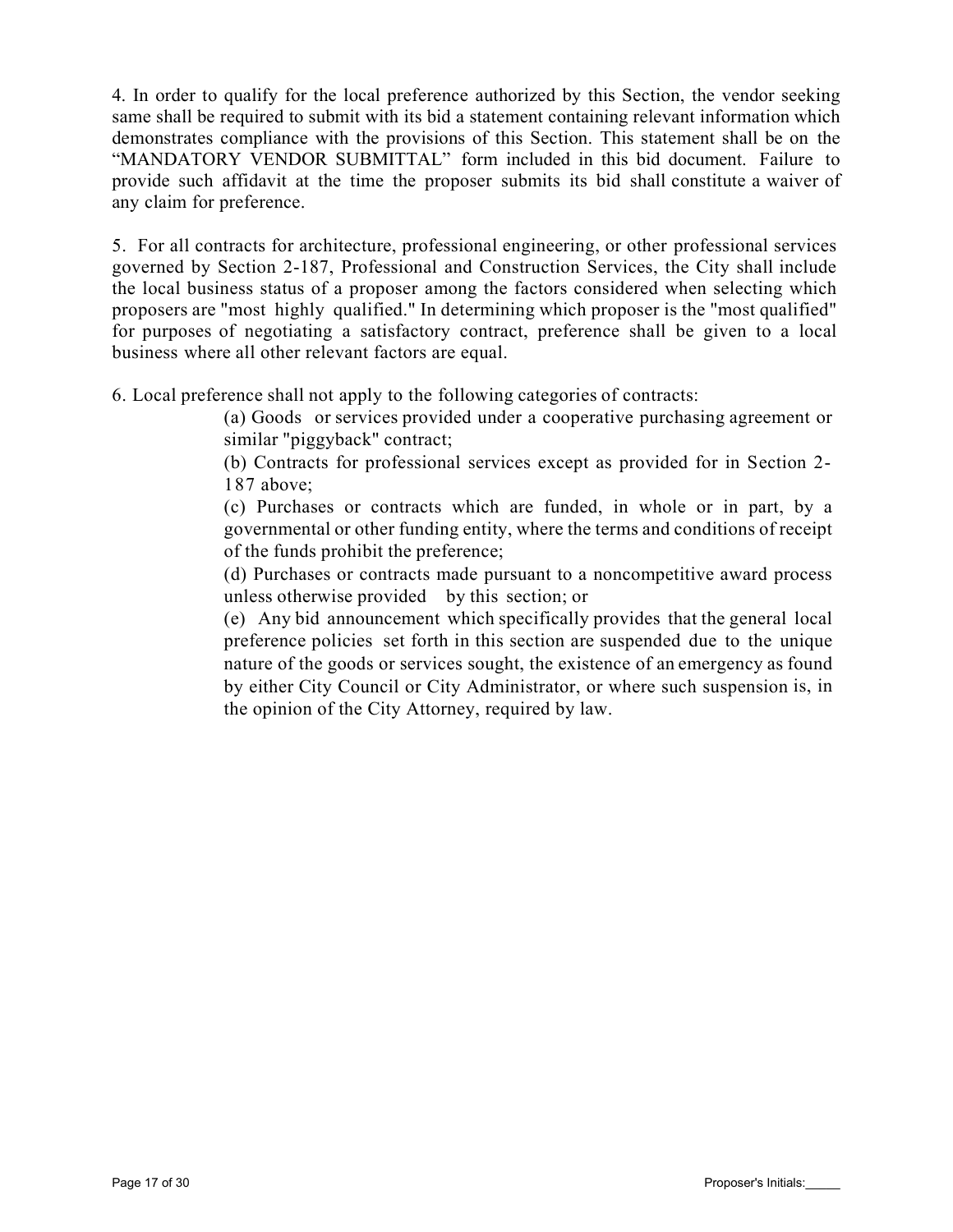

## **MANDATORY VENDOR SUBMITTAL FORM**

## AN ORDINANCE TO AMEND CHAPTER 2 ADMINISTRATION - ARTICLE IV PROCUREMENT – JANUARY 19, 2017

## SECTION 2-185 COMPETITIVE SEALED BIDS LOCAL VENDOR PREFERENCE

## ARTICLE IV.

## PROCUREMENT

## DIVISION 2. ETHICS IN CITY CONTRACTING

I certify that [Company Name] is a **Resident Proposer** of Georgetown City/County as defined in the City of Georgetown Ordinance Chapter 2 Administration, Article IV Procurement, Section 2-185, and our principal place of business is <br>  $[City and State].$ 

I certify that [Company Name] is a **Non-Resident Proposer** of Georgetown City/County as defined in the City of Georgetown Ordinance Chapter 2 Administration, Article IV Procurement, Section 2-185, and our principal place of business is \_\_\_\_\_\_\_\_\_\_\_\_\_\_\_\_\_\_\_\_\_\_\_\_\_\_\_\_\_\_ [City and State].

| (X) | $\overline{\phantom{a}}$<br>- |
|-----|-------------------------------|
| . . |                               |

Signature of Company Officer Date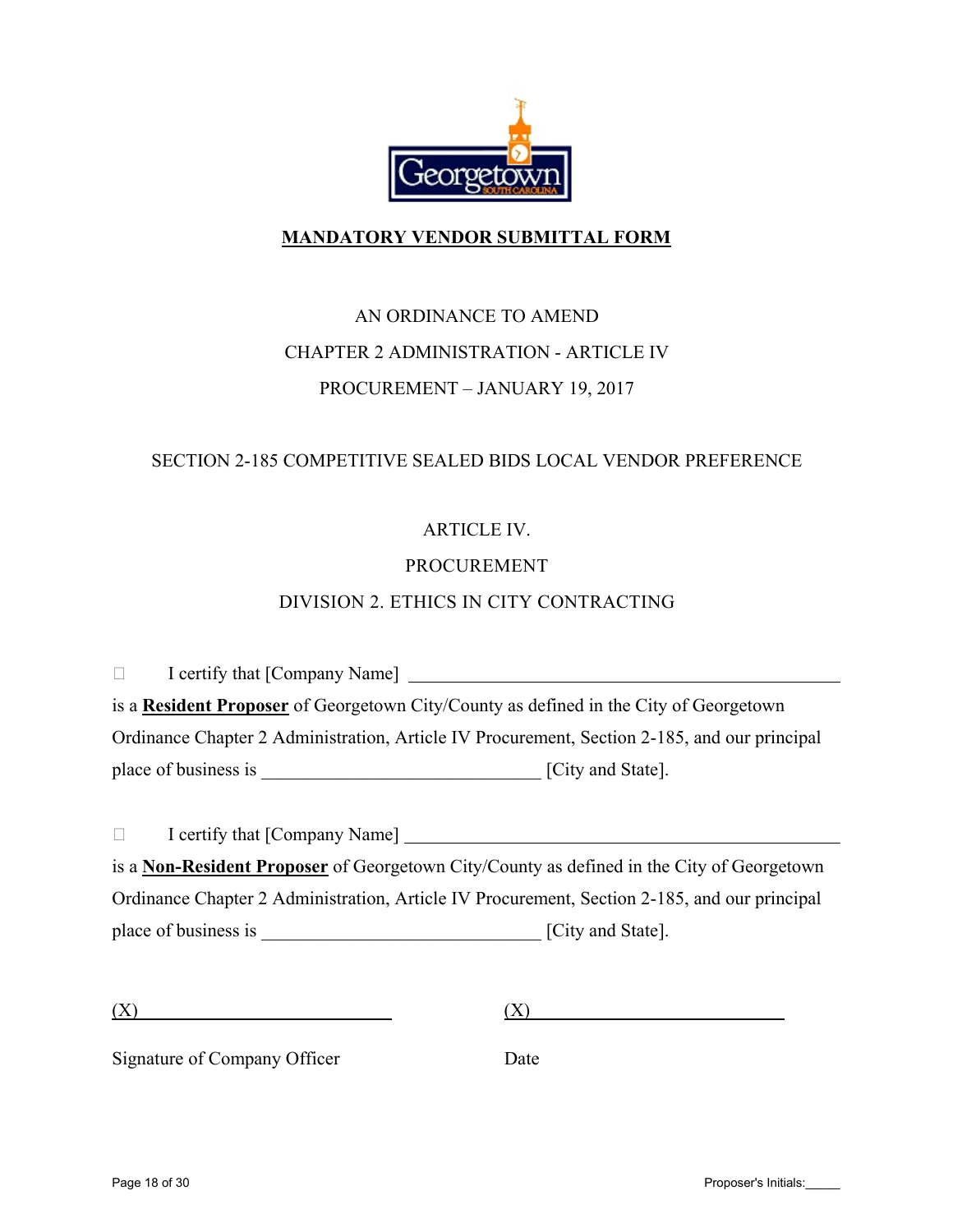## **General Contractual Requirements**

- 1. Force Majeure The proposer shall not be liable for any excess costs if the failure to perform the contract arises out of causes beyond the control and without the fault or negligence of the proposer. Such causes may include, but are not limited to acts of God or of the public enemy, acts of Governments in either its sovereign or contractual capacity, fires, floods, epidemics, quarantine restriction, strikes, freight embargoes, and unusually severe weather; but in every case the failure to perform must be beyond the control and without the fault or negligence of the proposer.
- 2. Governing Law Except to the extent that this agreement may be governed by any federal law, including federal bankruptcy law, this Agreement shall be governed by, constructed and interpreted under, and enforced exclusively in accordance with the laws of the State of South Carolina, and the courts in the State of South Carolina shall have jurisdiction with respect to any dispute arising hereunder.
- 3. Proposer Qualifications Proposer must, upon request of the City, furnish satisfactory evidence of its ability to furnish products and/or services in accordance with the terms and conditions of this RFP. The City reserves the right to make the final determination as to the proposer's ability to provide the services herein.
- 4. Proposer Responsibility Each proposer shall fully acquaint him/herself with conditions relating to the scope and restrictions attending the execution of the work under the conditions of this RFP. It is expected that this will sometimes require on-site observation. The failure or omission of the proposer to acquaint him/herself with existing conditions shall in no way relieve him/her of any obligation with respect to this RFP or to a contract.
- 5. Affirmative Action The proposer will take affirmative action in complying with all federal and state requirements concerning fair employment and employment of the handicapped, and concerning the treatment of all employees without regard or discrimination by reason of race, color, religion, sex, national origin or physical handicap.
- 6. Women and Minority Business Enterprise (WMBE) Statement It is the policy of the City to provide minorities, and women equal opportunity for participating in all aspects of the City's contracting and procurement programs, including but not limited to employment, construction projects, and lease agreements consistent with the laws of the State of South Carolina. It is the policy of the City to prohibit discrimination against any person or business in pursuit of these opportunities on the basis of race, color, national origin, religion, sex, age, handicap, or veteran status. It is further the policy of the City to conduct its contracting and procurement programs so as to prevent such discrimination and to resolve any and all claims of such discrimination.
- 7. Termination Subject to the following provisions, any contract resulting from this request for bids may be terminated by the City provided a thirty (30) day advance notice in writing by the City Administrator, or his designee, is given to the proposer:

7.1 Non-Appropriations - Funds for this contract are payable from local appropriations. If the sufficient appropriations are not made to pay the charges under the contract it shall terminate without any obligation to the City.

7.2. Convenience - In the event that a contract is terminated or canceled upon request and for the convenience of the City without the required thirty (30) day advance written notice, then the City shall negotiate reasonable termination costs, if applicable.

7.3 Cause - Termination by the City for the cause, default or negligence on part of the proposer, shall be excluded from the foregoing provisions; termination costs, if any shall not apply. The thirty (30) day advance notice requirement is waived and the default provision herein shall apply.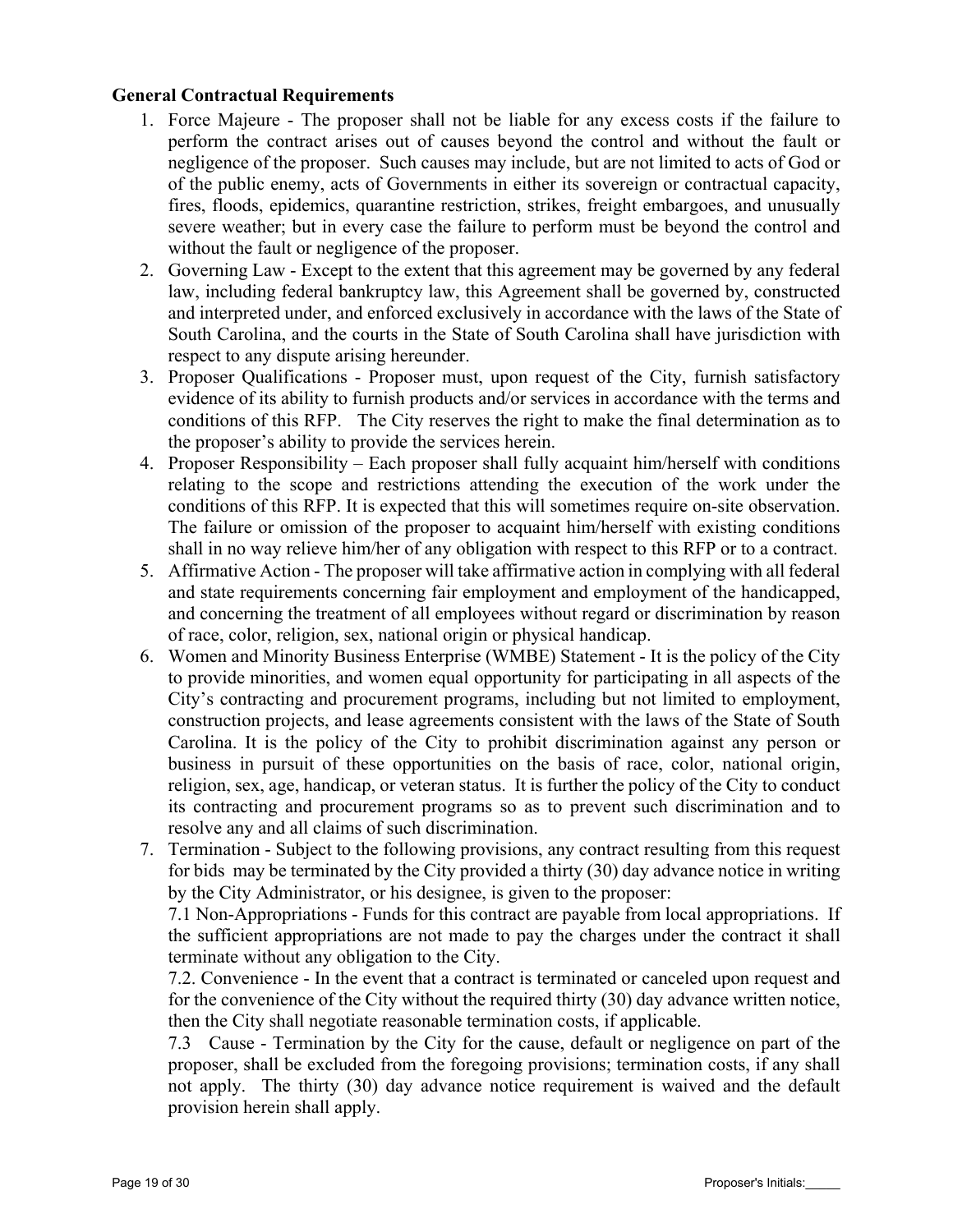7.4 Default – In case of default by the proposer, the City reserves the right to purchase any and all items/services in default in open market, charging proposer with any excessive costs. SHOULD SUCH CHARGE BE ASSESSED, NO SUBSEQUENT BIDS OF THE DEFAULTING PROPOSER WILL BE CONSIDERED UNTIL THE ASSESSED CHARGE HAS BEEN SATISFIED.

- 8. Prime Proposer Responsibilities The proposer will be required to assume sole responsibility for the complete effort as required by this RFP. The City will consider the proposer to be the sole point of contact with regard to all contractual matters.
- 9. Subcontracting If any part of the work covered by this RFP is to be subcontracted, the proposer shall identify the subcontracting organization and the contractual arrangements made therewith at the time of the offer. All subcontractors must be approved by the City. The successful proposer will also furnish the corporate or company name and the names of the officers of any subcontractors engaged by the proposer.
- 10. Ownership of Material All materials and documents submitted by the proposer in response to this specification become the property of the City and will not be returned to the proposer.
- 11. Compliance with State and Federal Requirements State and Federal requirements that are more restrictive than these set forth herein shall be followed by the proposer.
- 12. Contract Amendments Amendments to any agreement between the City and the proposer must be reviewed and approved in writing by the City Administrator or his designee.
- 13. Assignment No contract or its provisions may be assigned, sublet, or transferred without the written consent of the City Finance Department.
- 14. Records Retention and Right to Audit The City shall have the right to audit the books and records of the proposer as they pertain to this contract. Such books and records shall be maintained for a period of three (3) years from the date of final payment under contract.
- 15. The City may conduct performance audits of the proposer, as determined necessary by the City. Pertaining to all audits, the proposer shall make available to the City, access to its computer files containing the history of the contract performance and all other documents related to the audit. Additionally, any software used by the proposer shall be made available for auditing purposes at no cost to the City.
- 16. Independent Contractor Status The parties hereby agree that the contractor is an independent contractor of the City and that nothing in an agreement with the City shall be deemed to place the parties in a relationship of employer/employee, partners, or joint ventures. Neither party shall have the right to obligate or bind the other in any manner. Each party agrees and acknowledges that it will not hold itself out as an authorized agent with the power to bind the other party in any manner. Each party shall only be responsible for any withholding taxes, payroll taxes, disability insurance payments, unemployment taxes, or other similar taxes or charges with respect to its activities in relation to the performance of its obligations of an agreement.
- 17. Representations of Proposer Proposer represents, warrants, and covenants that:
	- (a) In providing the services proposer shall utilize the care and skill used by members of proposer's profession practicing under similar circumstances at the same time and in the same locality.
	- (b) All employees provided by the proposer to the City shall have the qualifications, skills, and experience necessary to perform his/her job in accordance with the requirements of the agreement. The City may request removal of any employee for good cause.
	- (c) Proposer is a business, validly existing and in good standing under the Laws of the State of South Carolina.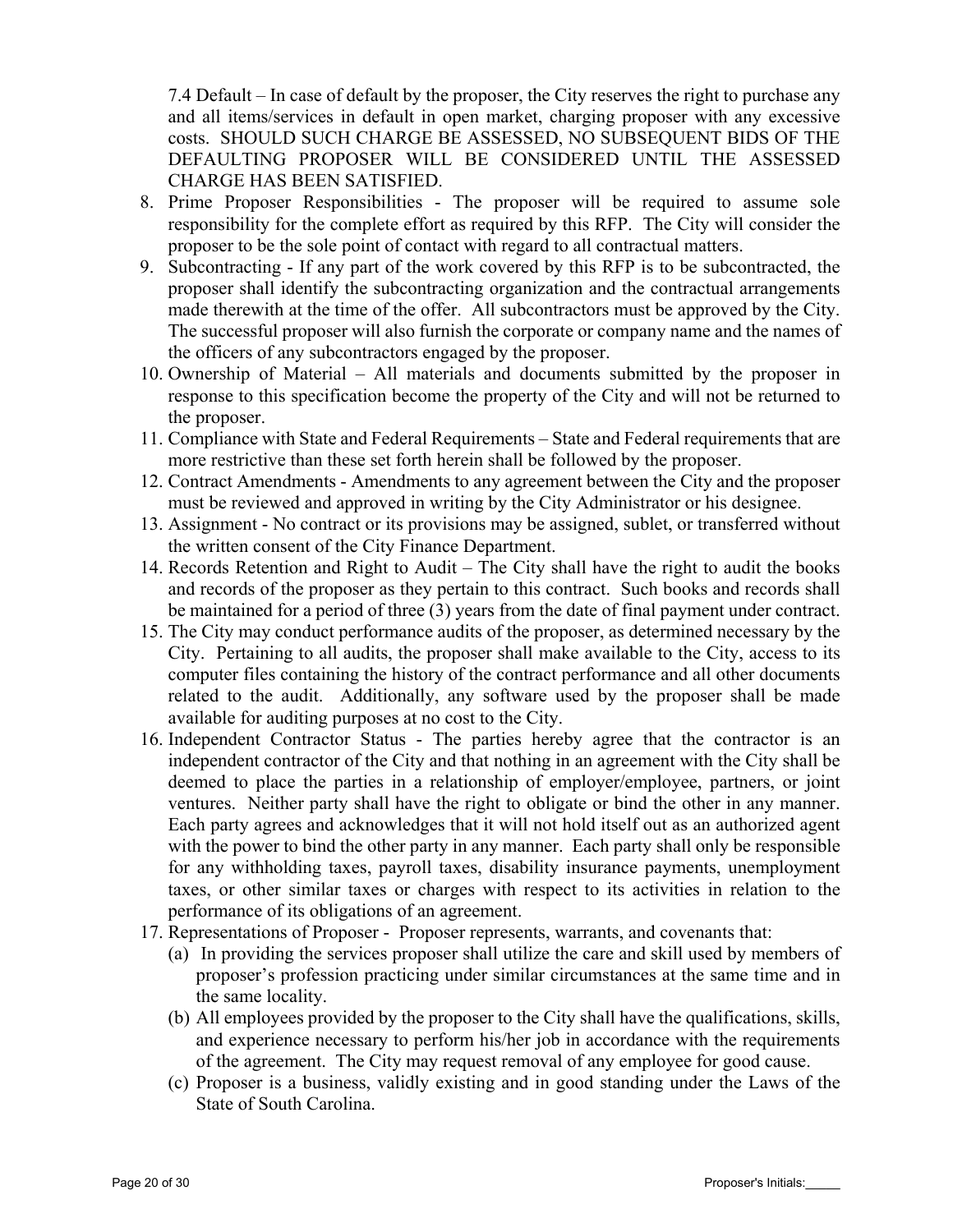- 18. Indemnity Provisions Proposer agrees to and shall indemnify and hold the City harmless from and against all liability, loss, damages or injury, and all costs and expenses (Including attorney fees and costs of any suit related thereto) suffered or incurred by the City, arising from or related to the terms of this project, or proposer's performance thereunder.
- 19. City Business License and permits The selected proposer shall be required to obtain all applicable City permits and business licenses **prior to work commencing**. Contact Jestin Gilliard, Revenues Manager, jgilliard@georgetownsc.gov, or 843.545.4041, for business license information. Contact the Planning & Community Development Department at 843.545.4017 for permitting information. These expenses shall be included in the total bid cost.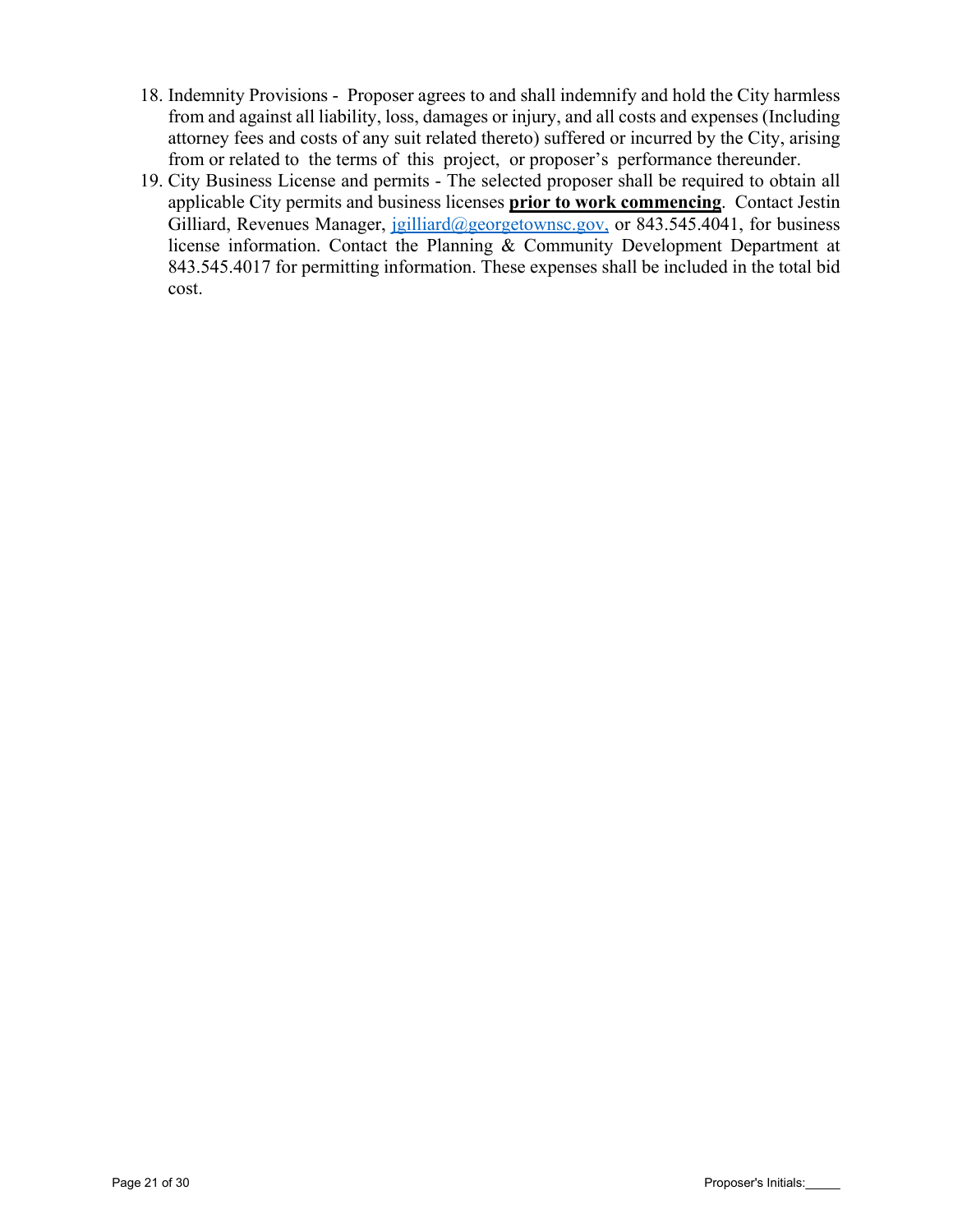# JANITORIAL SERVICES FOR VARIOUS CITY OF GEORGETOWN **FACILITIES**

## BID FORM

## COST OF SERVICES FOR NORMAL CLEANING

|     |                                                                                                       |                                                                         |                        | <b>COSTS</b> |
|-----|-------------------------------------------------------------------------------------------------------|-------------------------------------------------------------------------|------------------------|--------------|
|     |                                                                                                       | <b>NORMAL</b><br><b>AVERAGE</b><br><b>CLEANINGS PER</b><br><b>MONTH</b> | PER DAY<br><b>RATE</b> | PER MONTH    |
| 1.  | 341 East Bay Street (East Bay Park Public Restrooms) Frequency varies, see<br>attached schedule       | 24                                                                      |                        |              |
| 2.  | 700 Screven Street (Public Restrooms) Frequency varies, see attached schedule                         | 28                                                                      |                        |              |
| 3.  | 1003 Front Street (Kaminski House Museum Public Restrooms) Frequency<br>varies, see attached schedule | 28                                                                      |                        |              |
| 4.  | 2125 Prince Street (Ben Cooper Park Public Restrooms) Frequency varies, see<br>attached schedule      | 20                                                                      |                        |              |
| 5.  | 417 Wood Street (Administration Dept.) 1 time per week                                                | 4                                                                       |                        |              |
| 6.  | 800 Church Street (Electric Dept.) 1 time per week                                                    | 4                                                                       |                        |              |
| 7.  | 125 Kaminksi Street (Public Works Dept.) 1 times per week                                             | 4                                                                       |                        |              |
| 8.  | 126 Ridge Street (Wastewater Treatment Plant) 1 time per week                                         | 4                                                                       |                        |              |
| 9.  | 2377 Maybank Drive (Water Utilities Dept.) 1 time per week                                            | 4                                                                       |                        |              |
| 10. | 2377 Maybank Drive (Field Services Building) 1 time per week                                          | 4                                                                       |                        |              |
| 11. | 2355 Maybank Drive (Water Treatment Plant) 1 time per week                                            | 4                                                                       |                        |              |
| 12. | 1134 N Fraser Street (City Hall) 2 times per week                                                     | 8                                                                       |                        |              |
|     | MONTHLY TOTAL                                                                                         | 138                                                                     |                        |              |
|     | Hourly rate for emergency/unplanned circumstance, or on call services                                 |                                                                         |                        |              |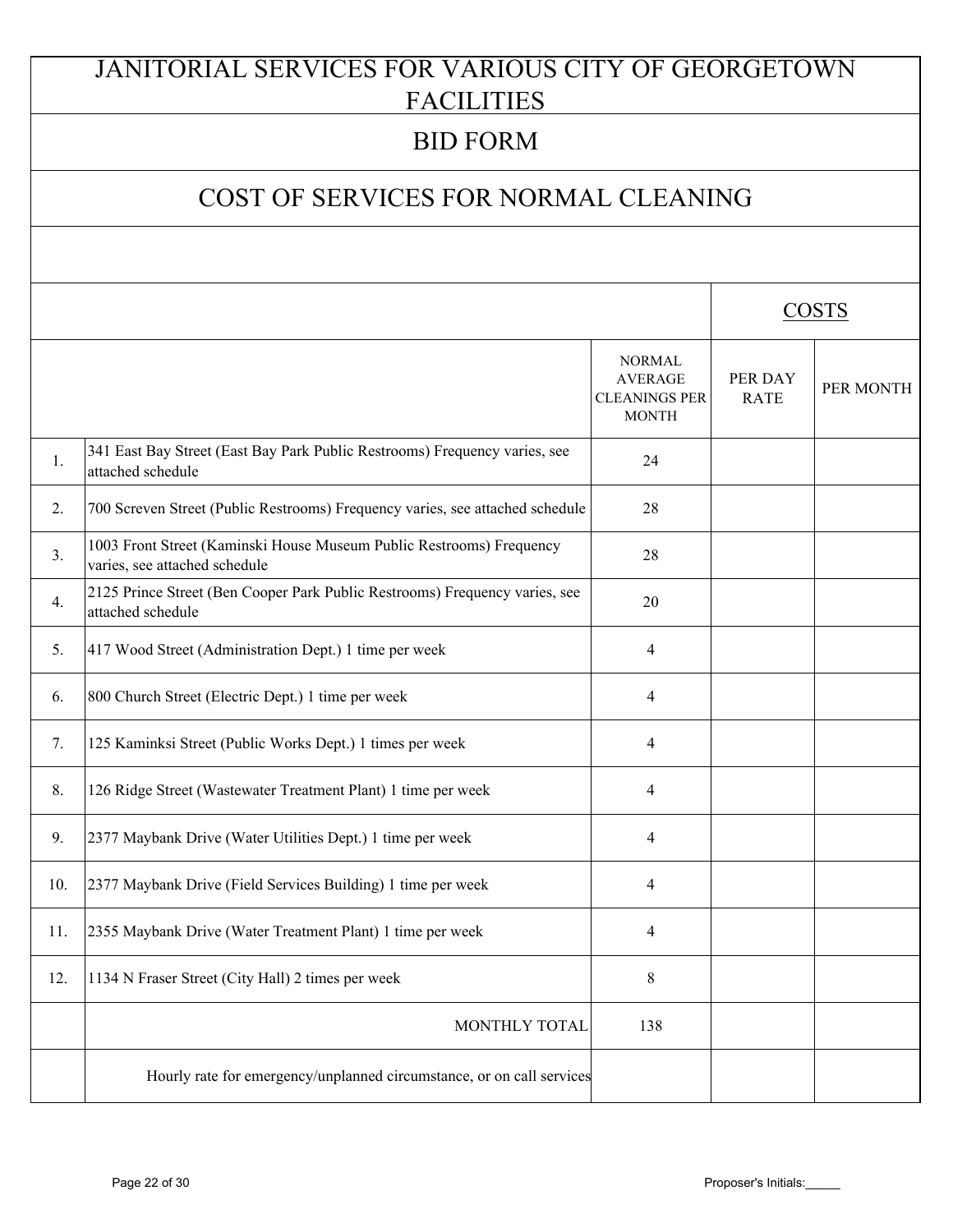#### JANITORIAL SERVICES FOR VARIOUS CITY OF GEORGETOWN FACILITIES

#### BID FORM

### COST OF SERVICES FOR ADDITIONAL DISINFECTION/ SANITIZATION MITIGATION CLEANINGS

#### DUE TO COVID-19

|     |                                                                                                                                            |                                                                      |                                                          |              | <b>COSTS</b> |
|-----|--------------------------------------------------------------------------------------------------------------------------------------------|----------------------------------------------------------------------|----------------------------------------------------------|--------------|--------------|
|     |                                                                                                                                            | MITIGATION<br><b>AVERAGE</b><br><b>CLEANINGS PER</b><br><b>MONTH</b> | <b>ADDITONAL</b><br><b>CLEANINGS PER</b><br><b>MONTH</b> | PER DAY RATE | PER MONTH    |
| 1.  | 341 East Bay Street (East Bay Park Public Restrooms)<br>Cleaning 2X daily - 7 days per week<br>Mitigation 1X daily - 7 days per week       | 30                                                                   | 37                                                       |              |              |
| 2.  | 700 Screven Street (Public Restrooms)<br>Cleaning 2X daily - 7 days per week<br>Mitigation 1X daily - 7 days per week                      | 30                                                                   | 33                                                       |              |              |
| 3.  | 1003 Front Street (Kaminski House Museum Public Restrooms)<br>Cleaning 2X daily - 7 days per week<br>Mitigation 1X daily - 7 days per week | 30                                                                   | 33                                                       |              |              |
| 4.  | 2125 Prince Street (Ben Cooper Park Public Restrooms)<br>Cleaning 2X daily - 7 days per week<br>Mitigation 1X daily - 7 days per week      | 30                                                                   | 31                                                       |              |              |
| 5.  | 417 Wood Street (Administration Dept.)<br>Cleaning additional 4 days per week<br>Mitigation 5 days per week                                | 22                                                                   | 17                                                       |              |              |
| 6.  | 800 Church Street (Electric Dept.)<br>Cleaning additional 4 days per week<br>Mitigation 5 days per week                                    | 22                                                                   | 17                                                       |              |              |
| 7.  | 125 Kaminksi Street (Public Works Dept.)<br>Cleaning additional 4 days per week<br>Mitigation 5 days per week                              | 22                                                                   | 17                                                       |              |              |
| 8.  | 126 Ridge Street (Wastewater Treatment Plant)<br>Cleaning additional 4 days per week<br>Mitigation 5 days per week                         | 22                                                                   | 17                                                       |              |              |
| 9.  | 2377 Maybank Drive (Water Utilities Dept.)<br>Cleaning additional 4 days per week<br>Mitigation 5 days per week                            | 22                                                                   | 17                                                       |              |              |
| 10. | 2377 Maybank Drive (Field Services Building)<br>Cleaning additional 4 days per week<br>Mitigation 5 days per week                          | 22                                                                   | 17                                                       |              |              |
| 11. | 2355 Maybank Drive (Water Treatment Plant)<br>Cleaning additional 4 days per week<br>Mitigation 5 days per week                            | 22                                                                   | 17                                                       |              |              |
| 12. | 1134 N Fraser Street (City Hall) - Every morning M-F before 8:00 am<br>Cleaning additional 3 days per week<br>Mitigation 5 days per week   | 22                                                                   | 13                                                       |              |              |
| 13. | 2222 Highmarket Street (Police Dept.)<br>**New location - Cleaning and Mitigation 5 days per week**                                        | 22                                                                   | 22                                                       |              |              |
| 14. | 2222 Highmarket Street (Municipal Court)<br>**New location - Cleaning and Mitigation 5 days per week**                                     | 22                                                                   | 22                                                       |              |              |
|     | MONTHLY TOTAL                                                                                                                              | 338                                                                  | 311                                                      |              |              |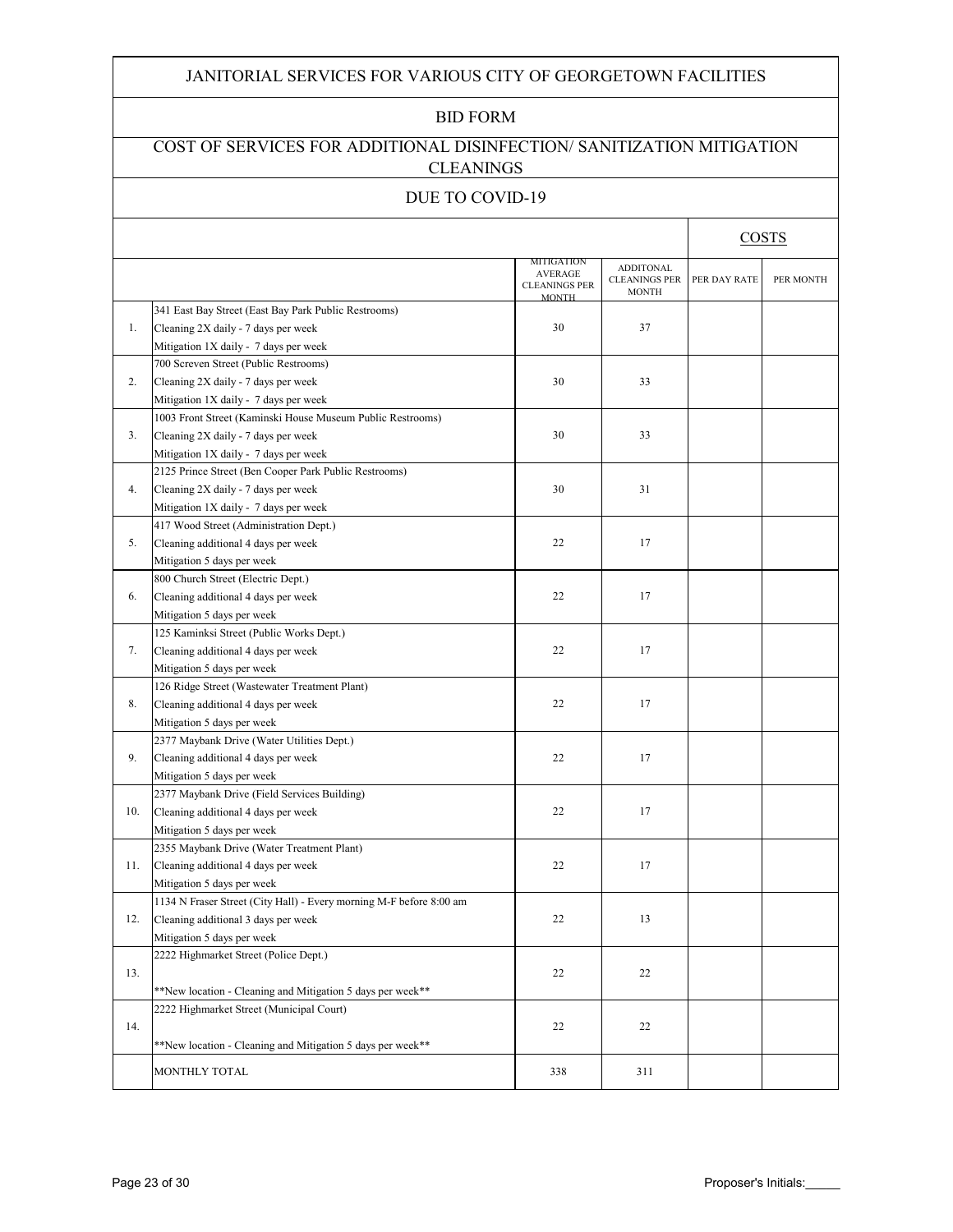Disinfection/sanitization mitigation services as well as the extra days of cleaning per week, are due to COVID19, and services are therefore contingent upon the term of the need.

Normal cleaning and disinfection/sanitization mitigation services for the Police Department and Municipal Court are due to COVID19, and services are therefore contingent upon the term of the need.

*Cost Proposal to be valid for ninety (90) days. Quoted price shall include all labor, equipment, supplies, materials, taxes, applicable insurance, business license fees, permits, or any other costs relative to the scope of work and requirements in the RFP. City is not tax exempt.*

| Company                                                                |      |                       |      |
|------------------------------------------------------------------------|------|-----------------------|------|
| Name                                                                   |      |                       |      |
| Signature<br><u> 1980 - Jan Barbara Barbara, manazarta </u>            |      |                       |      |
| By: Duly Authorized Officer                                            |      |                       | Date |
| Printed Name:<br><u> 1980 - Jan Samuel Barbara, martin di</u>          |      |                       |      |
| Title                                                                  |      |                       |      |
| Federal ID/SS#                                                         |      |                       |      |
| <b>Business Address</b><br><u> 1980 - Jan Amerikaans III (m. 1980)</u> |      | <b>Business Phone</b> |      |
| Email                                                                  | Cell |                       |      |

*By signature hereto the undersigned declares that I acknowledge that I have read and understand all items to be furnished and will comply fully with the requirements and specifications, except where otherwise specifically noted. I understand that the City shall evaluate proposals in accordance with its Municipal Code and policies, and that it reserves the right to reject any and all proposals and to waive any irregularities which it may deem to be in its best interest.* 

*I affirm that I am a duly authorized legal agent and/or employee of the firm for which I am making the foregoing proposal on its behalf, and that no collusion in any form has occurred, either directly or indirectly.* 

*I confirm that I have attended site visits for all locations to be provided janitorial services as outlined in the RFP. In addition, I acknowledge that I have read and understand any and all Addenda published in regard to this RFP.*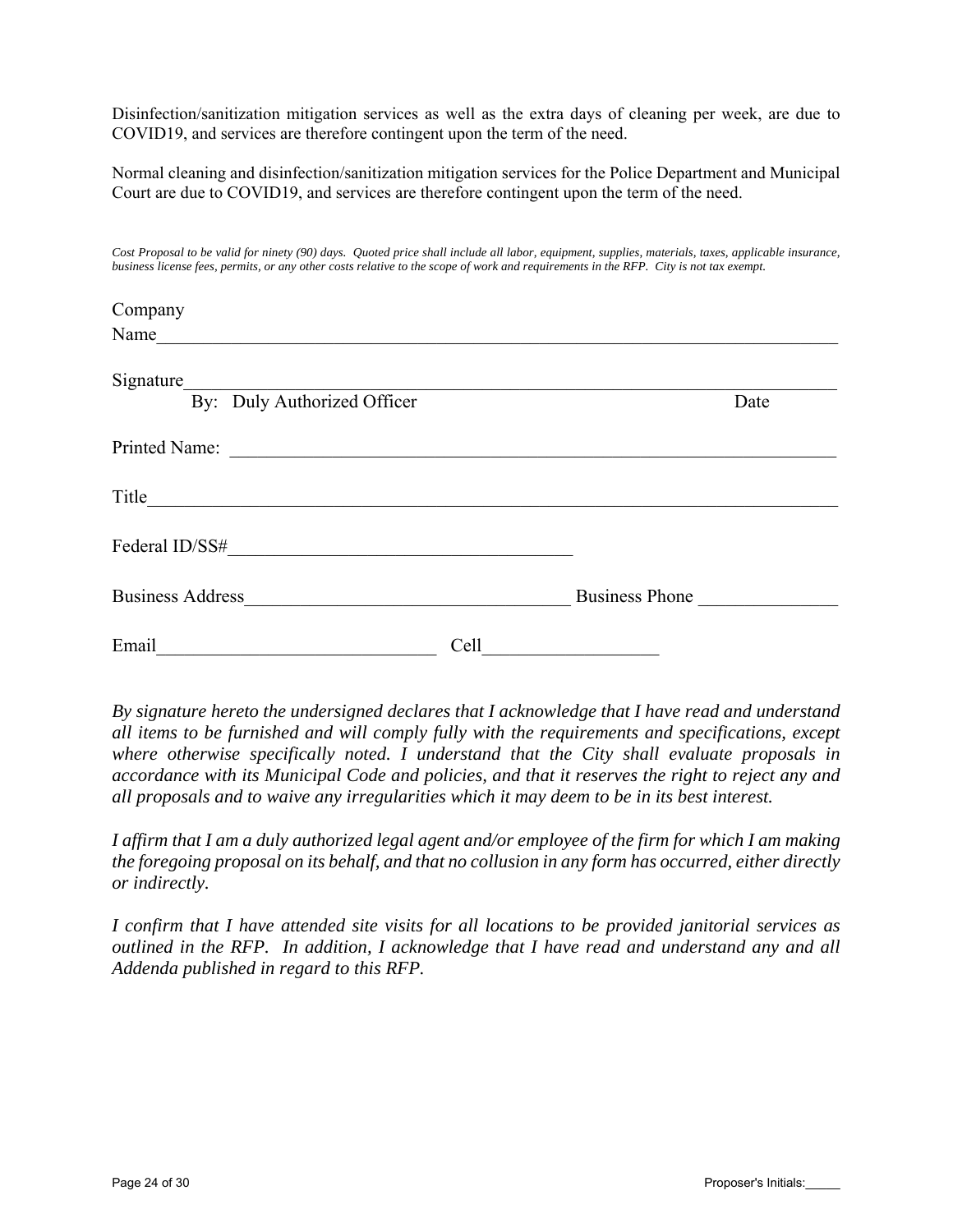## **Janitorial Services for Various City of Georgetown Facilities RFP REFERENCES**

| <b>Reference #1 Entity Name</b>    |  |
|------------------------------------|--|
| Contact:                           |  |
| Title:                             |  |
| Street:                            |  |
| City, State & Zip:                 |  |
| Primary Telephone:                 |  |
| Primary FAX:                       |  |
| E-Mail Address:                    |  |
| Brief Explanation of Relationship: |  |
|                                    |  |
|                                    |  |
|                                    |  |
|                                    |  |
|                                    |  |
|                                    |  |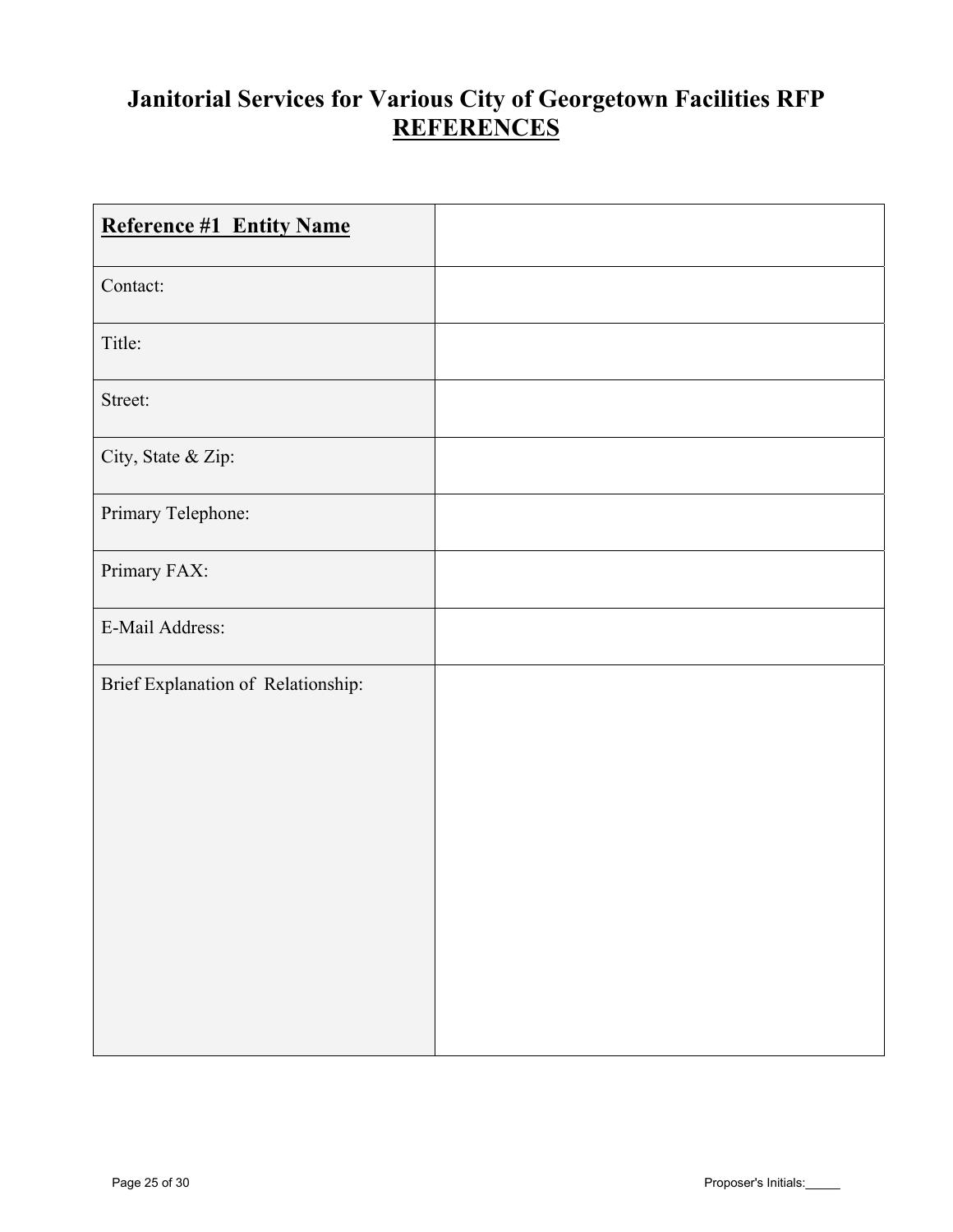## **Janitorial Services for Various City of Georgetown Facilities RFP REFERENCES**

| <b>Reference #2 Entity Name</b>    |  |
|------------------------------------|--|
| Contact:                           |  |
| Title:                             |  |
| Street:                            |  |
| City, State & Zip:                 |  |
| Primary Telephone:                 |  |
| Primary FAX:                       |  |
| E-Mail Address:                    |  |
| Brief Explanation of Relationship: |  |
|                                    |  |
|                                    |  |
|                                    |  |
|                                    |  |
|                                    |  |
|                                    |  |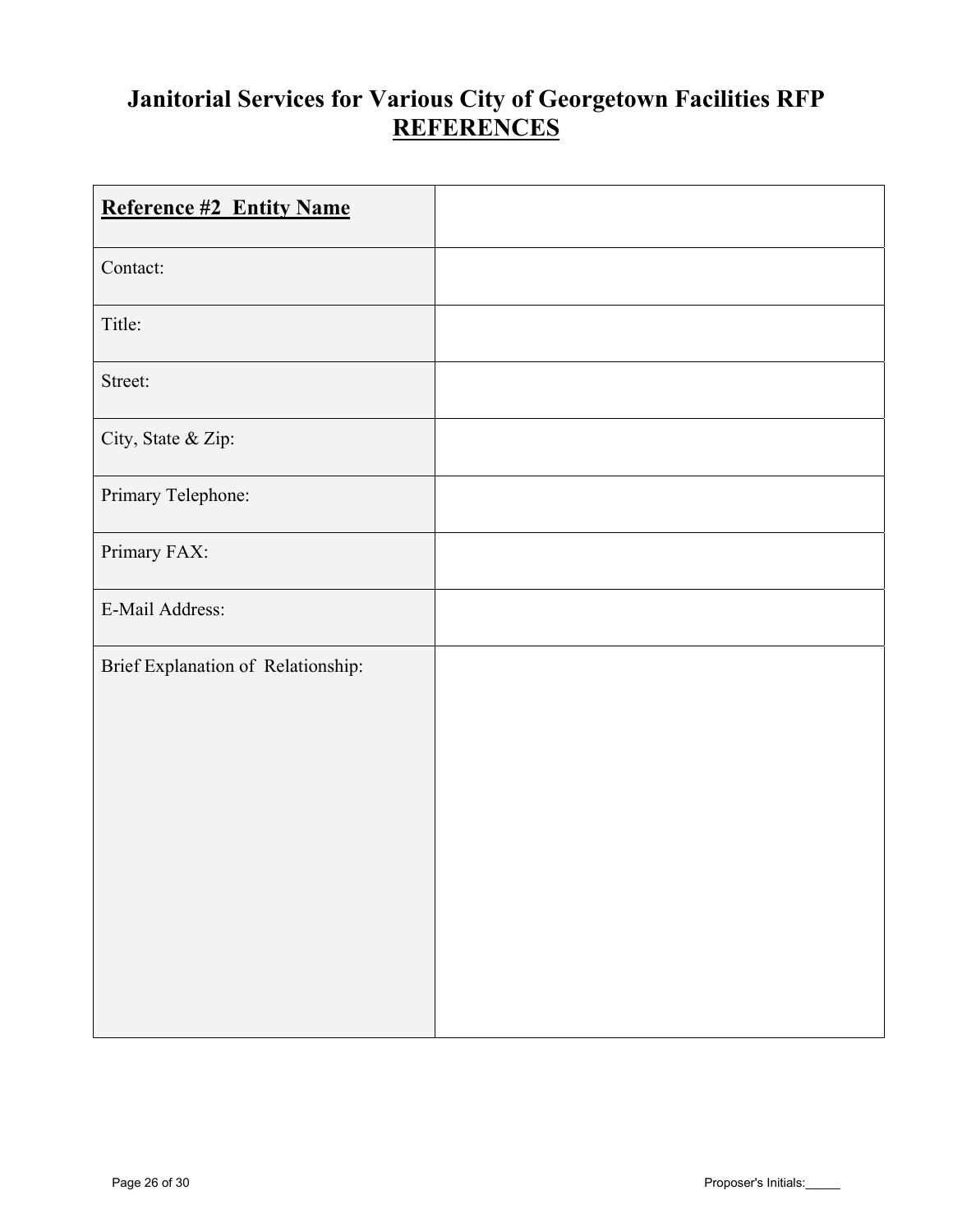## **Janitorial Services for Various City of Georgetown Facilities RFP REFERENCES**

| <b>Reference# 3 Entity Name</b>    |  |
|------------------------------------|--|
| Contact:                           |  |
| Title:                             |  |
| Street:                            |  |
| City, State & Zip:                 |  |
| Primary Telephone:                 |  |
| Primary FAX:                       |  |
| E-Mail Address:                    |  |
| Brief Explanation of Relationship: |  |
|                                    |  |
|                                    |  |
|                                    |  |
|                                    |  |
|                                    |  |
|                                    |  |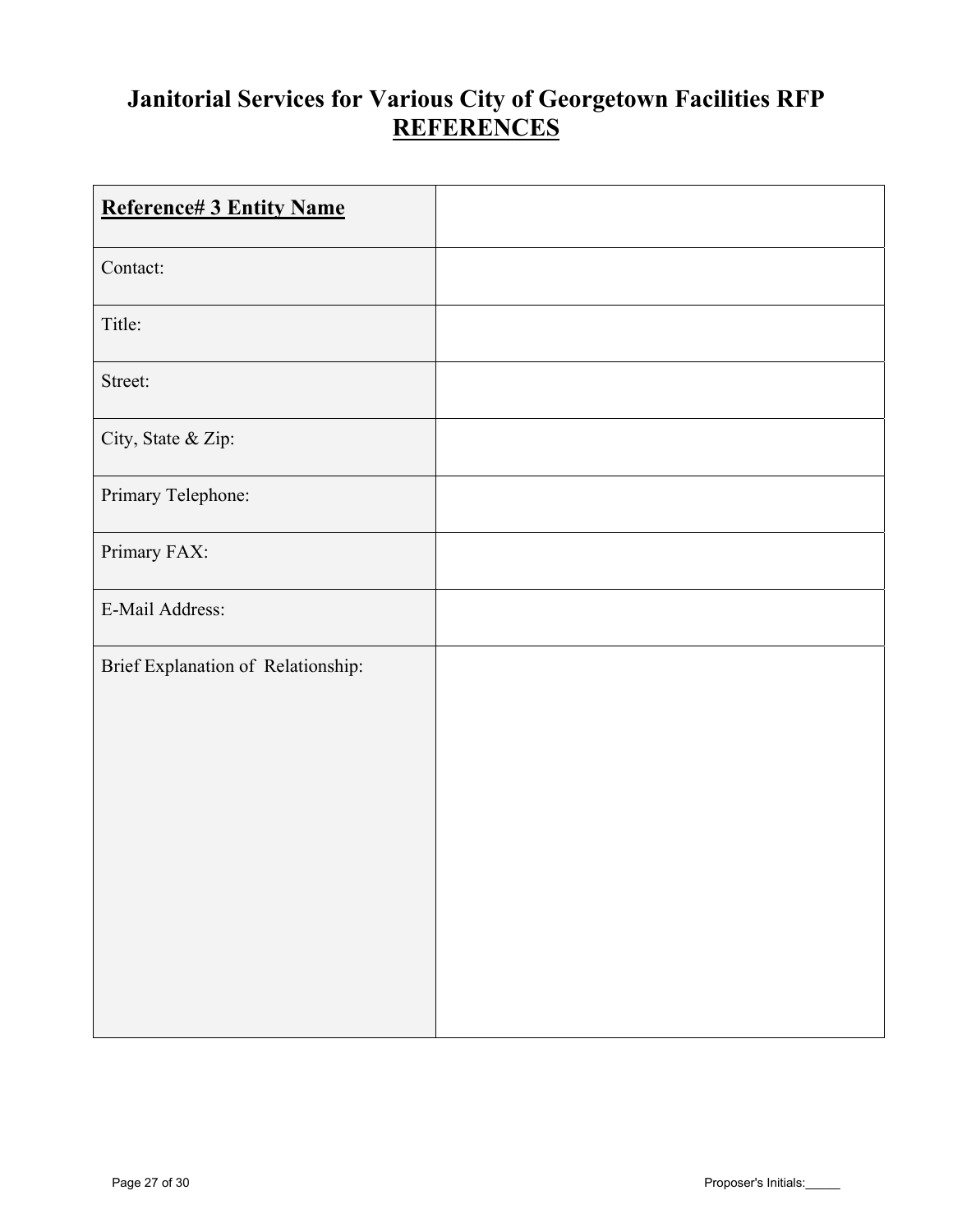## **Exceptions**

The proposer shall list on the following page, any variations from, or exceptions to, the conditions and specifications of this bid. The exception sheet must be included with the bid submittal. When proposers find instances where they must take exceptions with certain requirements or specifications of the bid, all exceptions shall be clearly identified. Written explanations shall include the scope of the exceptions, issues with the exceptions for the City, and a description of the advantage to be gained or disadvantages to be incurred by the City as a result of these exceptions.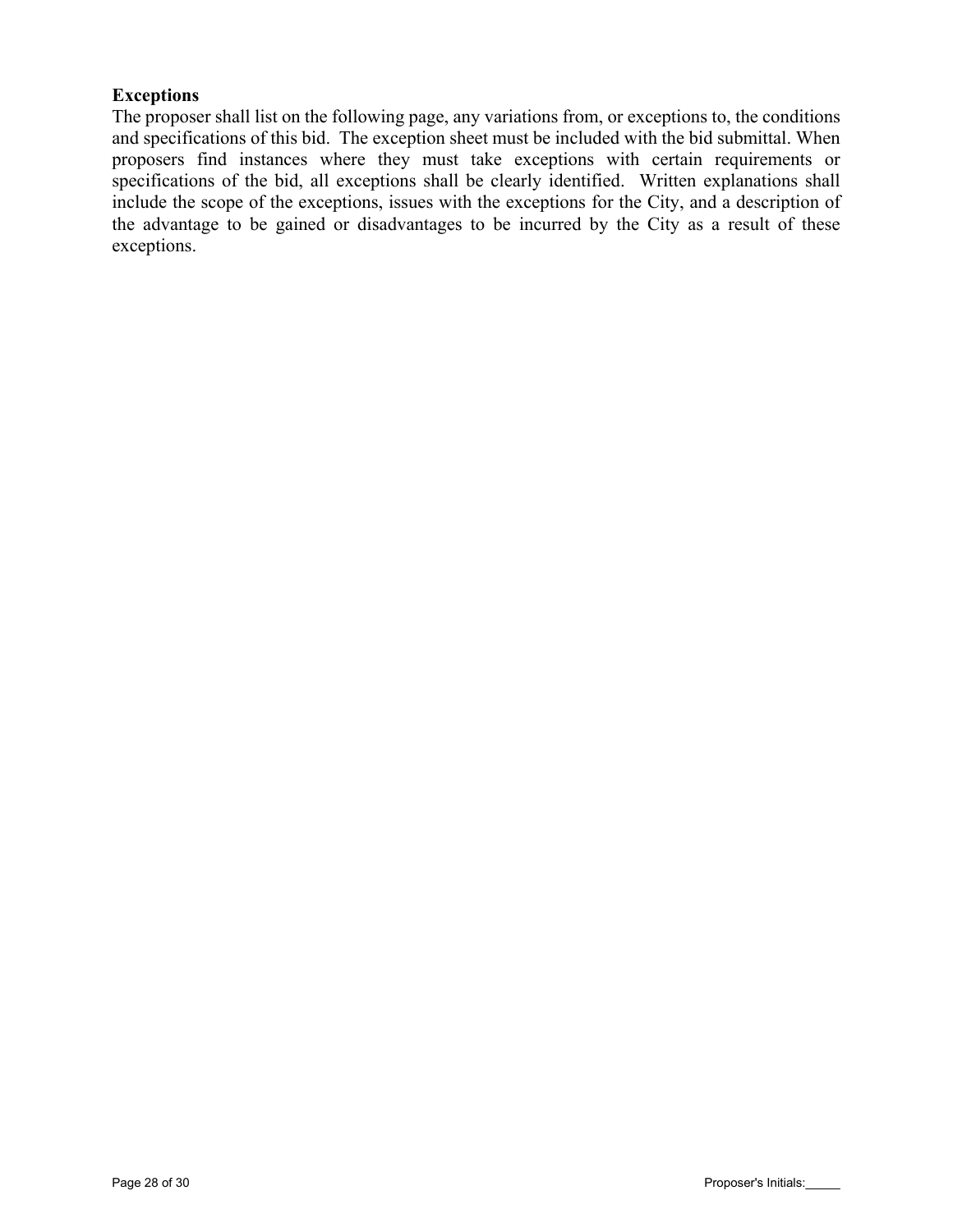## **Janitorial Services for Various City of Georgetown Facilities RFP**

# **EXCEPTIONS PAGE**

List any areas where you cannot or will not comply with the specifications or terms contained within the bid documentation. If none, write "NONE".